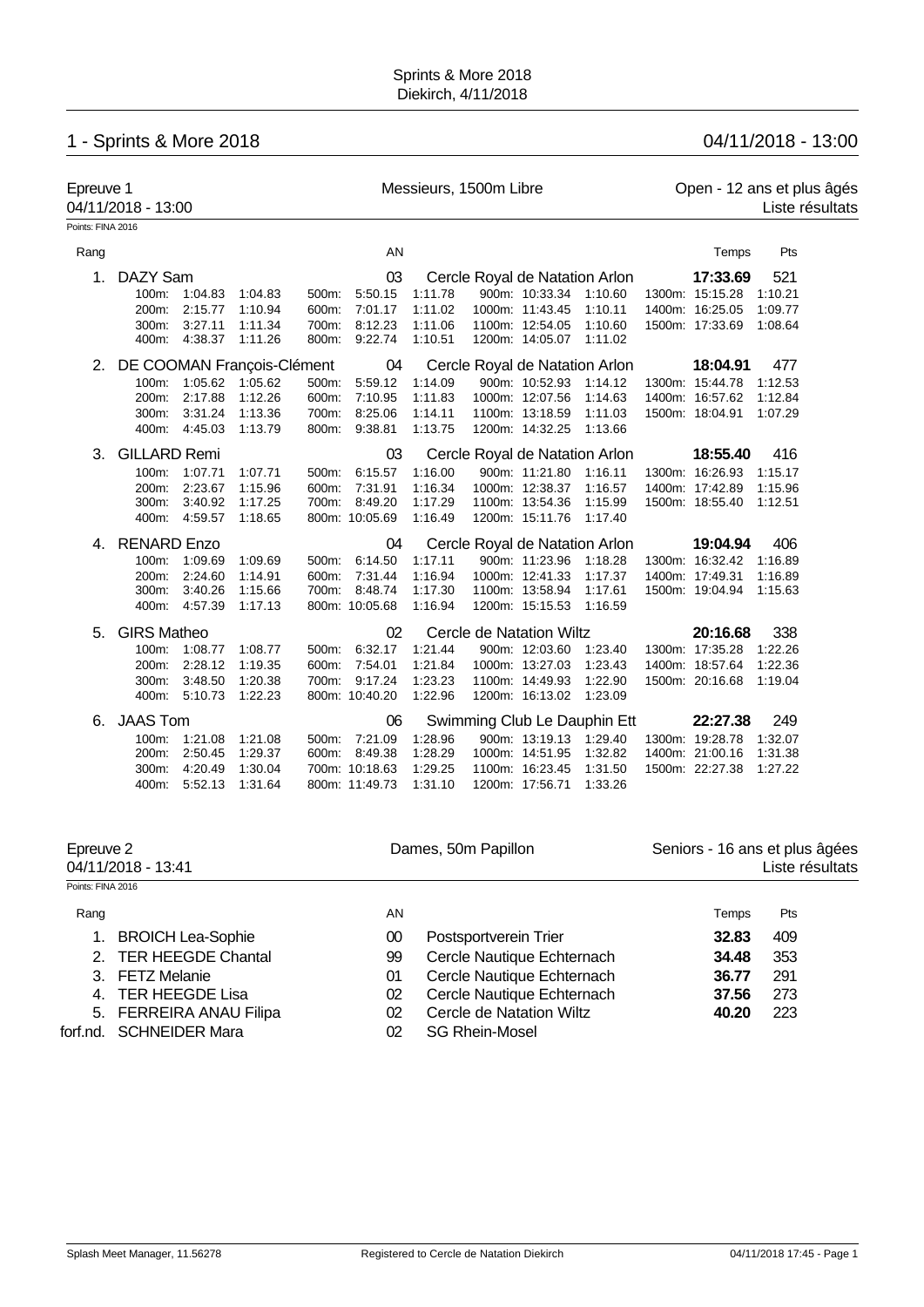| Epreuve 2, Dames, 50m Papillon       |    |                                |       |                                        |  |
|--------------------------------------|----|--------------------------------|-------|----------------------------------------|--|
| Epreuve 2<br>04/11/2018 - 13:41      |    | Filles, 50m Papillon           |       | Juniors - 14-15 ans<br>Liste résultats |  |
| Points: FINA 2016                    |    |                                |       |                                        |  |
| Rang                                 | AN |                                | Temps | Pts                                    |  |
| <b>VERLAQUE Ciara</b><br>$1_{\cdot}$ | 04 | <b>CNDu</b>                    | 32.82 | 409                                    |  |
| 2. BROICH Louisa Marie               | 03 | Postsportverein Trier          | 33.56 | 383                                    |  |
| 3. SCHNEIDER Kira                    | 04 | <b>SG Rhein-Mosel</b>          | 34.44 | 354                                    |  |
| 4. HAAG Nora                         | 04 | Swimming Club Redange          | 34.46 | 354                                    |  |
| 5. WALLERIUS Theresa                 | 03 | <b>SG Rhein-Mosel</b>          | 34.92 | 340                                    |  |
| 6. SLAJS Emilie                      | 03 | Cercle Royal de Natation Arlon | 34.93 | 340                                    |  |
| 7. CHINA Lucile                      | 03 | Cercle Royal de Natation Arlon | 35.02 | 337                                    |  |
| 8. PEDROSA ANTONIO Monica            | 03 | Cercle de Natation Diekirch    | 36.49 | 298                                    |  |
| 9. PINTO TEIXEIRA Martha             | 04 | Cercle de Natation Wiltz       | 41.36 | 204                                    |  |
| 10. JEITZ-WAMPACH Mia                | 04 | Cercle Nautique Echternach     | 43.27 | 178                                    |  |
| 11. DUBOS Flavie                     | 03 | Cercle de Natation Diekirch    | 48.61 | 126                                    |  |
| Epreuve 2                            |    | Filles, 50m Papillon           |       | Jeunes - 12-13 ans                     |  |
| 04/11/2018 - 13:41                   |    |                                |       | Liste résultats                        |  |
| Points: FINA 2016                    |    |                                |       |                                        |  |
|                                      | AN |                                | Temps | Pts                                    |  |
| Rang                                 |    |                                |       |                                        |  |
| <b>JOMINET Lou</b><br>1.             | 05 | Swimming Luxembourg            | 31.98 | 443                                    |  |
| 2. BAUSTERT Magali                   | 05 | Swimming Luxembourg            | 34.06 | 366                                    |  |
| 3. HRIC Laura                        | 05 | Swimming Luxembourg            | 34.12 | 364                                    |  |
| <b>CARNEIRO Sofia</b><br>4.          | 06 | Swimming Luxembourg            | 34.28 | 359                                    |  |
| 5. BORDONARO Madeleine               | 06 | Cercle Royal de Natation Arlon | 34.54 | 351                                    |  |
| 6. KROMBACH Mara                     | 05 | Swimming Luxembourg            | 34.98 | 338                                    |  |
| 7. WALLERIUS Carlotta                | 06 | <b>SG Rhein-Mosel</b>          | 36.23 | 304                                    |  |
| 8. CORREIA Eva                       | 05 | Cercle de Natation Diekirch    | 38.01 | 263                                    |  |
| 9. LEONARD Lis                       | 05 | Swimming Luxembourg            | 38.37 | 256                                    |  |
| 10. DEVISCOUR Sarah                  | 05 | Cercle Nautique Echternach     | 39.09 | 242                                    |  |
| 11. BOKOVA Marta                     | 06 | Swimming Luxembourg            | 39.48 | 235                                    |  |
| 12. KIDD Francesca                   | 06 | Swimming Luxembourg            | 40.59 | 216                                    |  |
| forf.nd. GOUILLART Ivana             | 05 | Schwammclub Monnerech          |       |                                        |  |
| Epreuve 2                            |    | Filles, 50m Papillon           |       | Pupilles - 10-11 ans                   |  |
| 04/11/2018 - 13:41                   |    |                                |       | Liste résultats                        |  |
| Points: FINA 2016                    |    |                                |       |                                        |  |
| Rang                                 | AN |                                | Temps | Pts                                    |  |
| 1.<br><b>HAN Mengjia</b>             | 07 | Swimming Luxembourg            | 33.61 | 381                                    |  |
| <b>KROMBACH Linda</b><br>2.          | 07 | Swimming Luxembourg            | 36.77 | 291                                    |  |
| <b>SLAJS Annabelle</b><br>3.         | 07 | Cercle Royal de Natation Arlon | 40.25 | 222                                    |  |
| NTAGANDA Sophie<br>4.                | 07 | Swimming Luxembourg            | 41.03 | 209                                    |  |
| <b>SCHILTZ Amélie</b><br>5.          | 08 | Cercle Nautique Echternach     | 46.25 | 146                                    |  |
| <b>ALBERS Emely</b><br>6.            | 08 | Swimming Club Le Dauphin Ett   | 46.53 | 143                                    |  |
| <b>CORBEEL BASTIAN Ava</b><br>7.     | 07 | Swimming Club Le Dauphin Ett   | 54.91 | 87                                     |  |
| 8. AVEZ Paule Audrey                 | 08 | Cercle Nautique Pétange        | 56.18 | 81                                     |  |
|                                      |    |                                |       |                                        |  |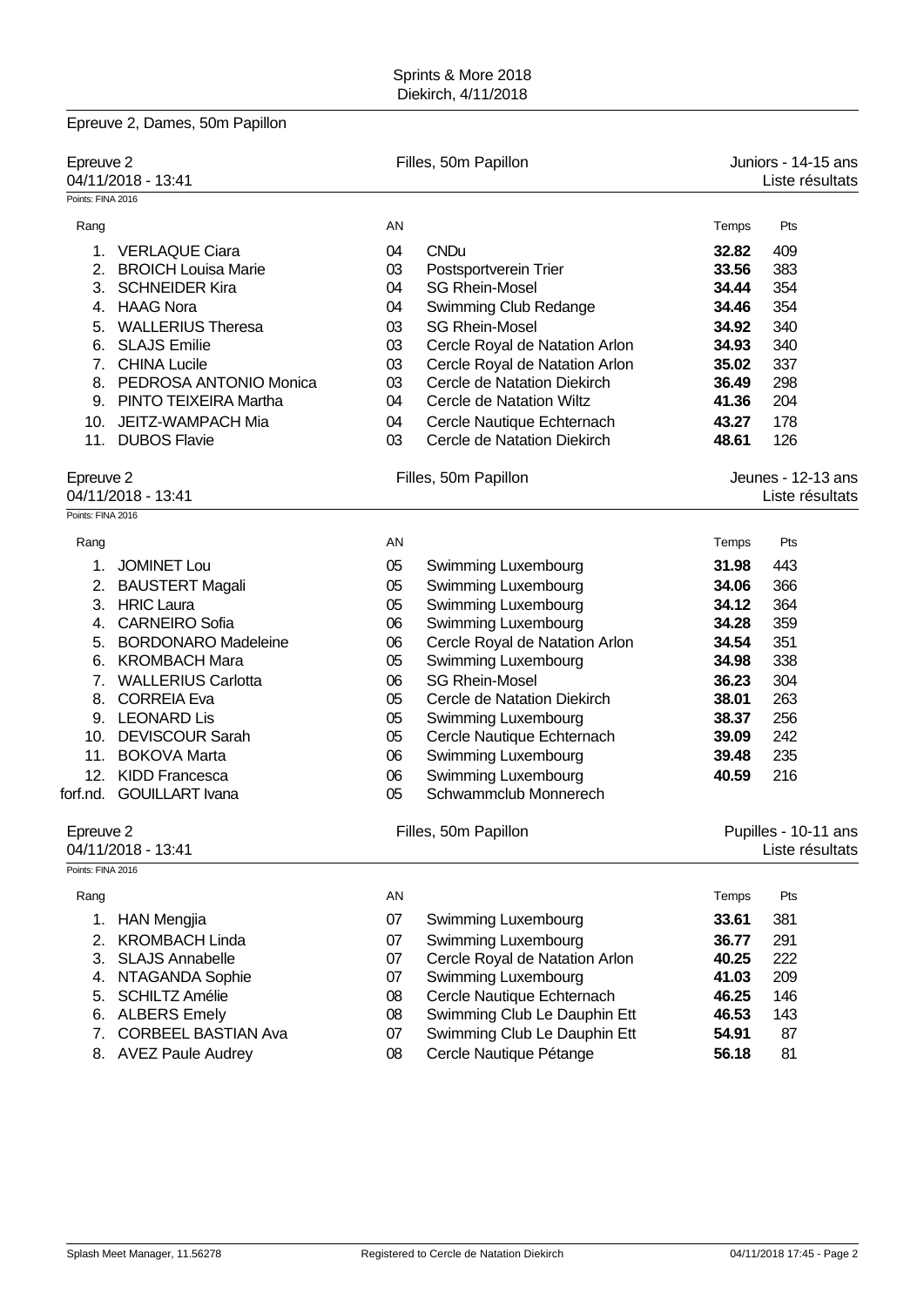|                   | Epreuve 2, Dames, 50m Papillon |        |                                                            |                                 |                               |
|-------------------|--------------------------------|--------|------------------------------------------------------------|---------------------------------|-------------------------------|
| Epreuve 2         | 04/11/2018 - 13:41             |        | Filles, 50m Papillon                                       | Poussins - 9 ans et plus jeunes | Liste résultats               |
| Points: FINA 2016 |                                |        |                                                            |                                 |                               |
| Rang              |                                | AN     |                                                            | Temps                           | Pts                           |
|                   | forf.nd. LUETZEN Laura         | 09     | Cercle de Natation Diekirch                                |                                 |                               |
| Epreuve 3         |                                |        | Messieurs, 50m Papillon                                    |                                 | Seniors - 18 ans et plus âgés |
| Points: FINA 2016 | 04/11/2018 - 13:50             |        |                                                            |                                 | Liste résultats               |
|                   |                                |        |                                                            |                                 |                               |
| Rang              |                                | AN     |                                                            | Temps                           | Pts                           |
| 1.                | <b>COLLINET Germain</b>        | 00     | Cercle Royal de Natation Arlon                             | 27.76                           | 484                           |
| 2.                | <b>DUBOS Julien</b>            | 99     | Cercle de Natation Diekirch                                | 27.84                           | 480                           |
|                   | 3. DUBOS Simon                 | $00\,$ | Cercle de Natation Diekirch                                | 31.64                           | 327                           |
| Epreuve 3         |                                |        | Garçons, 50m Papillon                                      |                                 | Juniors - 16-17 ans           |
|                   | 04/11/2018 - 13:50             |        |                                                            |                                 | Liste résultats               |
| Points: FINA 2016 |                                |        |                                                            |                                 |                               |
| Rang              |                                | AN     |                                                            | Temps                           | Pts                           |
| 1.                | <b>BINSFELD John-Glenn</b>     | 02     | <b>CNDu</b>                                                | 29.78                           | 392                           |
| 2.                | <b>CAILLIAU Nils</b>           | 01     | Swimming Club Redange                                      | 29.94                           | 386                           |
|                   | 3. MICHIELS Olivier            | 01     | Cercle Nautique Echternach                                 | 30.55                           | 363                           |
| 4.                | <b>MICHIELS Patrick</b>        | 02     | Cercle Nautique Echternach                                 | 33.49                           | 275                           |
|                   | 5. ARNAUDIES David             | 02     | <b>CNDu</b>                                                | 36.03                           | 221                           |
|                   | 6. LEPAGE Mathieu              | 02     | Cercle de Natation Wiltz                                   | 36.52                           | 212                           |
|                   | 7. HASANOVIC Adin              | 02     | Cercle de Natation Wiltz                                   | 37.48                           | 196                           |
|                   | 8. LETSCH David                | 02     | Cercle Nautique Echternach                                 | 41.02                           | 150                           |
|                   | forf.nd. JACOBY Dale           | 02     | Cercle de Natation Wiltz                                   |                                 |                               |
| Epreuve 3         |                                |        | Garçons, 50m Papillon                                      |                                 | Jeunes - 14-15 ans            |
|                   | 04/11/2018 - 13:50             |        |                                                            |                                 | Liste résultats               |
| Points: FINA 2016 |                                |        |                                                            |                                 |                               |
| Rang              |                                | AN     |                                                            | Temps                           | Pts                           |
| 1.                | <b>CRAWFORD Ethan</b>          | 03     | <b>CNDu</b>                                                | 29.34                           | 410                           |
| 2.                | <b>DENTER Arthur</b>           | 04     | Cercle Nautique Echternach                                 | 29.63                           | 398                           |
| 3.                | <b>WEIDERT Jo</b>              | 03     | Cercle Nautique Echternach                                 | 29.74                           | 393                           |
| 4.                | DAZY Sam                       | 03     | Cercle Royal de Natation Arlon                             | 30.93                           | 350                           |
| 5.                | DE GIOVANNI Lorenzo            | 04     | <b>CNDu</b>                                                | 31.49                           | 331                           |
| 6.                | NICOLAS Jeff                   | 03     | Cercle de Natation Wiltz                                   | 32.15                           | 311                           |
| 7.                | MILANOVSKI Nikola              | 04     | Swimming Luxembourg                                        | 32.69                           | 296                           |
| 8.                | <b>VIGUIER Elyan</b>           | 04     | Swimming Luxembourg                                        | 33.10                           | 285                           |
| 9.                | <b>THILL Victor</b>            | 03     | Cercle Nautique Echternach                                 | 34.54                           | 251                           |
| 10.               | FETZ Tom                       | 04     | Cercle Nautique Echternach                                 | 35.95                           | 222                           |
| 11.               | <b>WEBER Loris</b>             | 03     | <b>CNDu</b>                                                | 35.96                           | 222                           |
| 12.               | PÜTZ Christophe                | 04     |                                                            | 35.99                           | 222                           |
| 13.               | <b>MOHR Sam</b>                | 04     | Swimming Club Le Dauphin Ett<br>Cercle Nautique Echternach | 36.19                           | 218                           |
|                   |                                | 04     | Cercle de Natation Diekirch                                | 46.48                           | 103                           |
|                   | 14. WENZEL Grégory             |        |                                                            |                                 |                               |
| forf.nd.          | SIMEONOV Vladimir              | 04     | Swimming Luxembourg                                        |                                 |                               |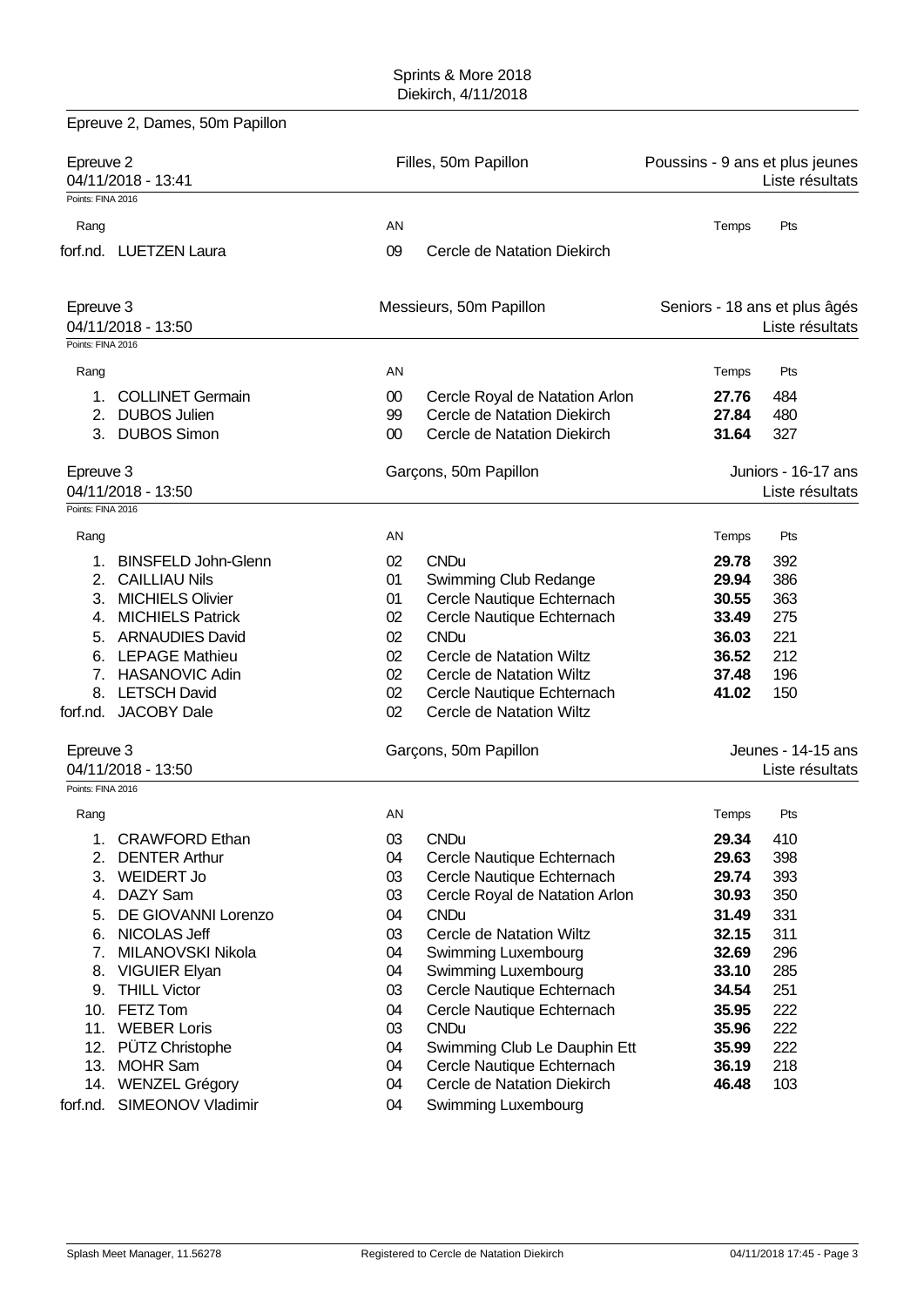|                                | Epreuve 3, Messieurs, 50m Papillon                                                                                                                                                  |          |                                                             |                                  |                                         |
|--------------------------------|-------------------------------------------------------------------------------------------------------------------------------------------------------------------------------------|----------|-------------------------------------------------------------|----------------------------------|-----------------------------------------|
| Epreuve 3                      | 04/11/2018 - 13:50                                                                                                                                                                  |          | Garçons, 50m Papillon                                       |                                  | Pupilles - 12-13 ans<br>Liste résultats |
| Points: FINA 2016              |                                                                                                                                                                                     |          |                                                             |                                  |                                         |
| Rang                           |                                                                                                                                                                                     | AN       |                                                             | Temps                            | Pts                                     |
| 1.                             | <b>FLOREAN Darius</b>                                                                                                                                                               | 05       | Swimming Luxembourg                                         | 29.50                            | 403                                     |
| 2.                             | <b>DURAKOVIC Tarik</b>                                                                                                                                                              | 05       | Swimming Luxembourg                                         | 31.51                            | 331                                     |
| 3.                             | <b>THILL Nicolas</b>                                                                                                                                                                | 05       | Swimming Luxembourg                                         | 33.49                            | 275                                     |
|                                | 4. KEMP Finn                                                                                                                                                                        | 05       | Swimming Luxembourg                                         | 34.02                            | 263                                     |
| 5.                             | <b>RIKKERT Thijmen</b>                                                                                                                                                              | 06       | Swimming Luxembourg                                         | 34.87                            | 244                                     |
| 6.                             | <b>NTAGANDA Alexis</b>                                                                                                                                                              | 05       | Swimming Luxembourg                                         | 34.97                            | 242                                     |
|                                | 7. PEUSCH Kevin                                                                                                                                                                     | 06       | Swimming Luxembourg                                         | 35.35                            | 234                                     |
| 8.                             | <b>MOOG Mathis</b>                                                                                                                                                                  | 06       | Swimming Luxembourg                                         | 36.05                            | 221                                     |
| 9.                             | NAFFOUTI Naël                                                                                                                                                                       | 05       | Cercle de Natation Wiltz                                    | 36.25                            | 217                                     |
|                                | 10. TRESSEL Yannis                                                                                                                                                                  | 05       | Swimming Club Le Dauphin Ett                                | 38.97                            | 175                                     |
|                                | 11. SCHOCKMEL Julien                                                                                                                                                                | 06       | Swimming Club Redange                                       | 39.09                            | 173                                     |
|                                | 12. JAAS Joé                                                                                                                                                                        | 06       | Swimming Club Le Dauphin Ett                                | 41.28                            | 147                                     |
|                                | 13. MILANOVSKI Stefan                                                                                                                                                               | 06       | Swimming Luxembourg                                         | 41.69                            | 142                                     |
|                                | 14. MUYA MUKENDI Shawn                                                                                                                                                              | 06       | Cercle Royal de Natation Arlon                              | 45.78                            | 107                                     |
|                                | disq. DOERFEL Tom<br>G2 - Starting before the starting signal (SW 4.4)                                                                                                              | 05       | Cercle Nautique Echternach                                  |                                  |                                         |
| disq.                          | <b>STOFFEL Poli</b>                                                                                                                                                                 | 06       | Cercle de Natation Wiltz                                    |                                  |                                         |
|                                | P2 - did not bring both arms forward simultaneously over water or did not bring both arms backward<br>simultaneously under water through-out the race, according to SW 8.5 (SW 8.2) |          |                                                             |                                  |                                         |
|                                | forf.nd. TUCHILA Ionut Alexandru                                                                                                                                                    | 06       | <b>Swimming Luxembourg</b>                                  |                                  |                                         |
| Epreuve 3<br>Points: FINA 2016 | 04/11/2018 - 13:50                                                                                                                                                                  |          | Garçons, 50m Papillon                                       | Poussins - 11 ans et plus jeunes | Liste résultats                         |
|                                |                                                                                                                                                                                     |          |                                                             |                                  |                                         |
| Rang                           |                                                                                                                                                                                     | AN       |                                                             | Temps                            | Pts                                     |
| 1.                             | <b>ESCHETTE Louis</b>                                                                                                                                                               | 07       | Cercle de Natation Wiltz                                    | 36.64                            | 210                                     |
|                                | 2. HAAG Yanic                                                                                                                                                                       | 07       | Swimming Club Redange                                       | 39.49                            | 168                                     |
|                                | 3. LEY Jamie                                                                                                                                                                        | 07       | Swimming Club Le Dauphin Ett                                | 41.84                            | 141                                     |
| 4.                             | <b>WIRTH Neckel</b>                                                                                                                                                                 | 07       | Cercle de Natation Wiltz                                    | 44.78                            | 115                                     |
|                                | 5. SZYBOWSKI Jakub                                                                                                                                                                  | 07       | Cercle Nautique Pétange                                     | 45.71                            | 108                                     |
|                                | 6. VISSER Mats                                                                                                                                                                      | 08       | Swimming Club Le Dauphin Ett                                | 47.34                            | 97                                      |
|                                | 7. PÜTZ Jonah                                                                                                                                                                       | 07       | Swimming Club Le Dauphin Ett                                | 47.86                            | 94                                      |
|                                | 8. ANISKO Leonard                                                                                                                                                                   | 08       | Cercle Nautique Pétange                                     | 47.87                            | 94                                      |
|                                | 9. REIFF Mathieu<br>10. DAKEU NGAHA David Owen                                                                                                                                      | 07<br>08 | Swimming Club Le Dauphin Ett<br>Cercle de Natation Diekirch | 51.53<br>1:08.25                 | 75<br>32                                |
|                                | 11. SAOUDAOUI Akram                                                                                                                                                                 | 09       | Cercle Nautique Pétange                                     | 1:08.50                          | 32                                      |
|                                | forf.nd. LUDOVICY Steve                                                                                                                                                             | 07       | Swimming Club Le Dauphin Ett                                |                                  |                                         |
|                                |                                                                                                                                                                                     |          |                                                             |                                  |                                         |
| Epreuve 4                      |                                                                                                                                                                                     |          | Dames, 50m Dos                                              | Seniors - 16 ans et plus âgées   |                                         |
|                                | 04/11/2018 - 14:04                                                                                                                                                                  |          |                                                             |                                  | Liste résultats                         |
| Points: FINA 2016              |                                                                                                                                                                                     |          |                                                             |                                  |                                         |
| Rang                           |                                                                                                                                                                                     | AN       |                                                             | Temps                            | Pts                                     |
|                                | 1. FETZ Melanie                                                                                                                                                                     | 01       | Cercle Nautique Echternach                                  | 33.51                            | 449                                     |
|                                | 2. BROICH Lea-Sophie                                                                                                                                                                | $00\,$   | Postsportverein Trier                                       | 35.07                            | 392                                     |
|                                | 3. SAINTHUILLE Maëlle                                                                                                                                                               | 01       | Cercle Royal de Natation Arlon                              | 35.67                            | 372                                     |
| 4.                             | <b>TER HEEGDE Chantal</b>                                                                                                                                                           | 99       | Cercle Nautique Echternach                                  | 35.76                            | 369                                     |
| 5.                             | <b>TER HEEGDE Lisa</b>                                                                                                                                                              | 02       | Cercle Nautique Echternach                                  | 38.31                            | 300                                     |
| 6.                             | <b>TOMOYO Yoshida</b>                                                                                                                                                               | 02       | <b>CNDu</b>                                                 | 39.28                            | 279                                     |

7. FERREIRA ANAU Filipa 02 Cercle de Natation Wiltz **40.12** 261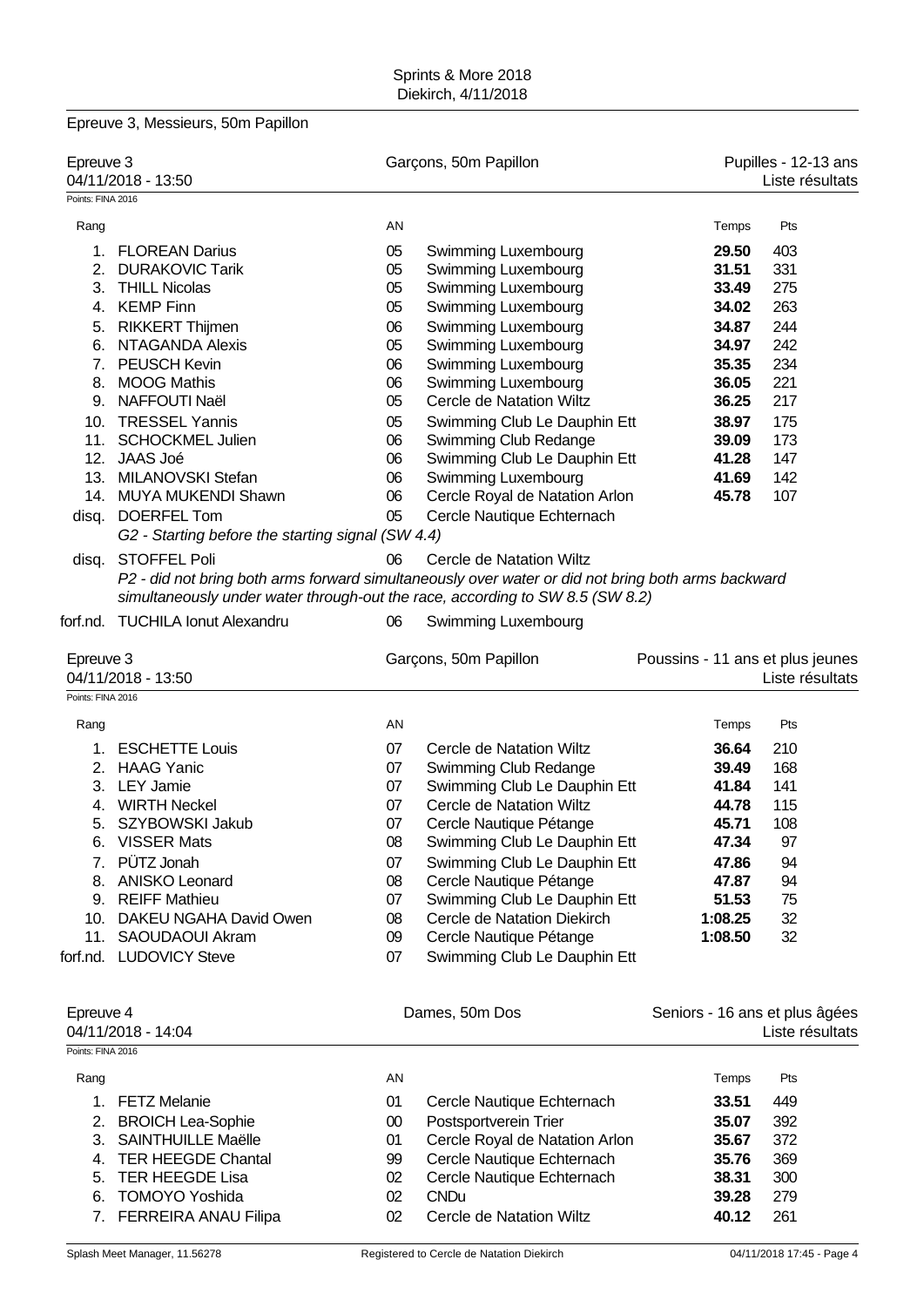| Rang                                                | AN |                                | Temps | Pts                 |
|-----------------------------------------------------|----|--------------------------------|-------|---------------------|
| forf.nd. SCHNEIDER Mara                             | 02 | <b>SG Rhein-Mosel</b>          |       |                     |
| Epreuve 4                                           |    | Filles, 50m Dos                |       | Juniors - 14-15 ans |
| 04/11/2018 - 14:04                                  |    |                                |       | Liste résultats     |
| Points: FINA 2016                                   |    |                                |       |                     |
| Rang                                                | AN |                                | Temps | Pts                 |
| <b>CHINA Lucile</b><br>1.                           | 03 | Cercle Royal de Natation Arlon | 33.30 | 458                 |
| 2. BROICH Louisa Marie                              | 03 | Postsportverein Trier          | 33.51 | 449                 |
| 3. SCHNEIDER Kira                                   | 04 | <b>SG Rhein-Mosel</b>          | 35.55 | 376                 |
| <b>SLAJS Emilie</b><br>$4_{\cdot}$                  | 03 | Cercle Royal de Natation Arlon | 36.19 | 356                 |
| HAAG Nora<br>5.                                     | 04 | Swimming Club Redange          | 37.56 | 319                 |
| WYNS Emmie<br>6.                                    | 03 | Cercle Royal de Natation Arlon | 37.59 | 318                 |
| JEITZ-WAMPACH Mia<br>$7_{\scriptscriptstyle{\sim}}$ | 04 | Cercle Nautique Echternach     | 39.11 | 282                 |
| <b>WALLERIUS Theresa</b><br>8.                      | 03 | <b>SG Rhein-Mosel</b>          | 39.26 | 279                 |
| PINTO TEIXEIRA Martha<br>9.                         | 04 | Cercle de Natation Wiltz       | 43.62 | 203                 |
| <b>DUBOS Flavie</b><br>10.                          | 03 | Cercle de Natation Diekirch    | 53.19 | 112                 |
| PEDROSA ANTONIO Monica<br>disq.                     | 03 | Cercle de Natation Diekirch    |       |                     |

| Epreuve 4         |                            |    | Filles, 50m Dos                | Jeunes - 12-13 ans   |                 |  |
|-------------------|----------------------------|----|--------------------------------|----------------------|-----------------|--|
|                   | 04/11/2018 - 14:04         |    |                                |                      | Liste résultats |  |
| Points: FINA 2016 |                            |    |                                |                      |                 |  |
| Rang              |                            | AN |                                | Temps                | Pts             |  |
| 1.                | <b>JOMINET Lou</b>         | 05 | Swimming Luxembourg            | 33.83                | 436             |  |
| 2.                | <b>BORDONARO Madeleine</b> | 06 | Cercle Royal de Natation Arlon | 35.05                | 392             |  |
| 3.                | <b>HRIC Laura</b>          | 05 | <b>Swimming Luxembourg</b>     | 35.29                | 384             |  |
| 4.                | <b>BAUSTERT Magali</b>     | 05 | Swimming Luxembourg            | 35.64                | 373             |  |
| 5.                | <b>CARNEIRO Sofia</b>      | 06 | Swimming Luxembourg            | 35.93                | 364             |  |
| 6.                | <b>DEVISCOUR Sarah</b>     | 05 | Cercle Nautique Echternach     | 36.23                | 355             |  |
| 7 <sub>1</sub>    | <b>WALLERIUS Carlotta</b>  | 06 | <b>SG Rhein-Mosel</b>          | 37.82                | 312             |  |
| 8.                | <b>KROMBACH Mara</b>       | 05 | Swimming Luxembourg            | 37.87                | 311             |  |
| 9.                | <b>CORREIA Eva</b>         | 05 | Cercle de Natation Diekirch    | 38.81                | 289             |  |
|                   | 10. LEONARD Lis            | 05 | Swimming Luxembourg            | 39.94                | 265             |  |
| 11.               | <b>SAINTHUILLE Louane</b>  | 06 | Cercle Royal de Natation Arlon | 40.08                | 262             |  |
| 12.               | <b>KIDD Francesca</b>      | 06 | Swimming Luxembourg            | 40.22                | 259             |  |
| 13.               | <b>WEBER Elise</b>         | 05 | Cercle Royal de Natation Arlon | 40.58                | 253             |  |
|                   | 14. BOKOVA Marta           | 06 | Swimming Luxembourg            | 42.17                | 225             |  |
| Epreuve 4         |                            |    | Filles, 50m Dos                | Pupilles - 10-11 ans |                 |  |
|                   | 04/11/2018 - 14:04         |    |                                |                      | Liste résultats |  |
| Points: FINA 2016 |                            |    |                                |                      |                 |  |
| Rang              |                            | AN |                                | Temps                | Pts             |  |
| 1.                | <b>HAN Mengjia</b>         | 07 | Swimming Luxembourg            | 35.43                | 380             |  |
| 2.                | <b>SLAJS Annabelle</b>     | 07 | Cercle Royal de Natation Arlon | 41.12                | 243             |  |
| 3.                | <b>KROMBACH Linda</b>      | 07 | Swimming Luxembourg            | 41.17                | 242             |  |
| 4.                | NTAGANDA Sophie            | 07 | Swimming Luxembourg            | 45.94                | 174             |  |
| 5.                | <b>ALBERS Emely</b>        | 08 | Swimming Club Le Dauphin Ett   | 49.12                | 142             |  |
| 6.                | <b>AVEZ Paule Audrey</b>   | 08 | Cercle Nautique Pétange        | 51.70                | 122             |  |

7. SCHMITZ Misha 08 Cercle Nautique Echternach **52.49** 116 8. CORBEEL BASTIAN Ava 07 Swimming Club Le Dauphin Ett **54.19** 106 9. SCHOTT Laury 07 Cercle Nautique Echternach **54.32** 105 10. HILKHUIJSEN Sarah 08 Cercle Nautique Echternach **54.36** 105 11. DEWEZ Lola Kuiama 08 Cercle de Natation Diekirch **1:00.10** 77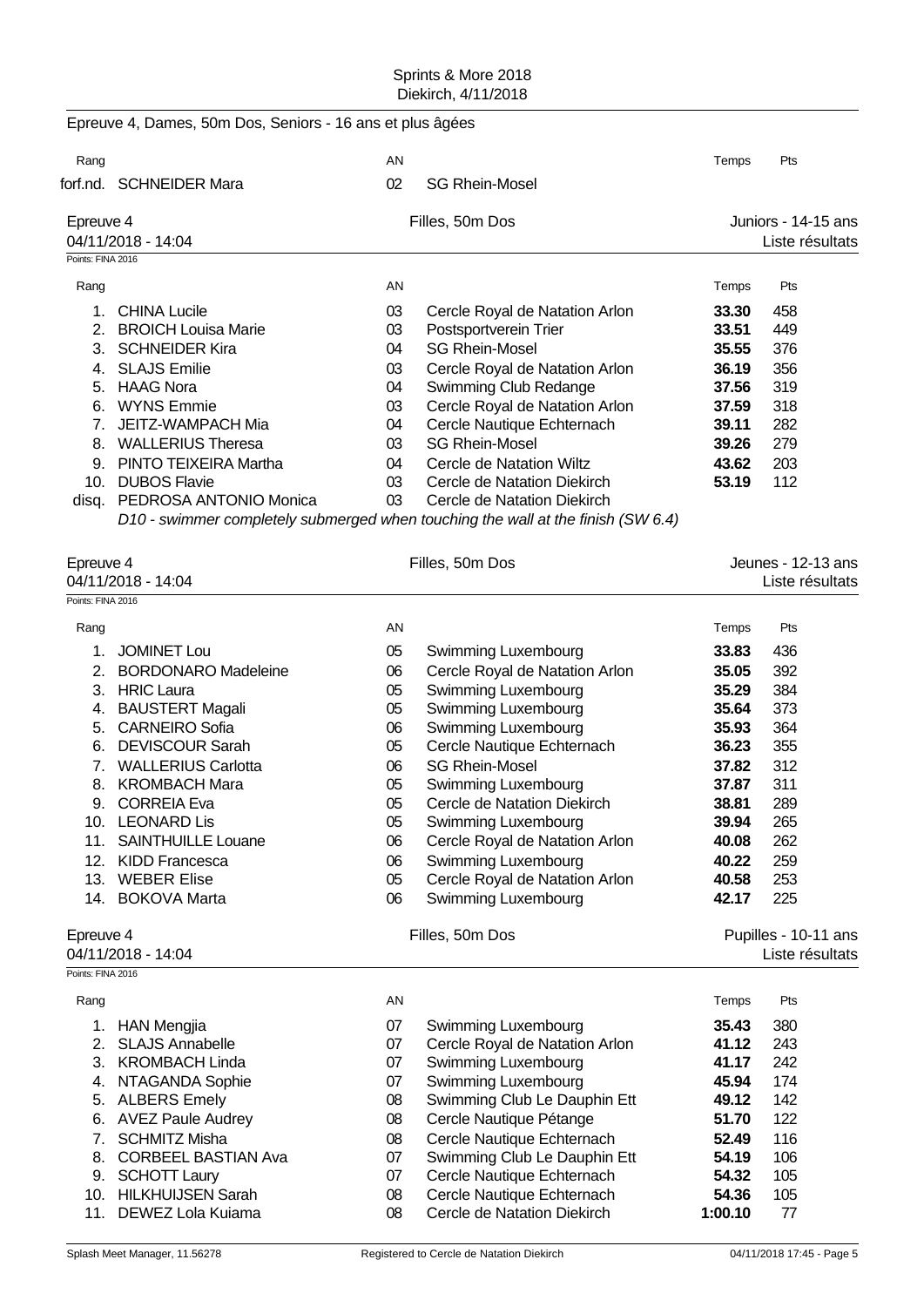|                   | Epreuve 4, Filles, 50m Dos, Pupilles - 10-11 ans             |          |                                                              |                                 |                                        |
|-------------------|--------------------------------------------------------------|----------|--------------------------------------------------------------|---------------------------------|----------------------------------------|
| Rang              |                                                              | AN       |                                                              | Temps                           | Pts                                    |
|                   | 12. GUTH Sophie                                              | 07       | Swimming Club Le Dauphin Ett                                 | 1:01.18                         | 73                                     |
|                   | disq. SCHILTZ Amélie                                         | 08       | Cercle Nautique Echternach                                   |                                 |                                        |
|                   | D6 - turn not executed in accordance with the rules (SW 6.5) |          |                                                              |                                 |                                        |
|                   | forf.nd. DE WAHA Lina-Marie                                  | 07       | Cercle de Natation Diekirch                                  |                                 |                                        |
| Epreuve 4         | 04/11/2018 - 14:04                                           |          | Filles, 50m Dos                                              | Poussins - 9 ans et plus jeunes | Liste résultats                        |
| Points: FINA 2016 |                                                              |          |                                                              |                                 |                                        |
| Rang              |                                                              | AN       |                                                              | Temps                           | Pts                                    |
|                   | 1. LUETZEN Laura                                             | 09       | Cercle de Natation Diekirch                                  | 55.07                           | 101                                    |
|                   | 2. MOVILIA Miria                                             | 09       | Cercle Nautique Pétange                                      | 1:02.87                         | 68                                     |
|                   | 3. ANTUNES ROSA Miriam                                       | 10       | Cercle Nautique Pétange                                      | 1:07.06                         | 56                                     |
|                   | 4. DAHM Chloe                                                | 10       | Cercle Nautique Pétange                                      | 1:10.52                         | 48                                     |
| Epreuve 5         |                                                              |          | Messieurs, 50m Dos                                           |                                 | Seniors - 18 ans et plus âgés          |
|                   | 04/11/2018 - 14:18                                           |          |                                                              |                                 | Liste résultats                        |
| Points: FINA 2016 |                                                              |          |                                                              |                                 |                                        |
| Rang              |                                                              | AN       |                                                              | Temps                           | Pts                                    |
| 1.                | <b>DUBOS Julien</b>                                          | 99       | Cercle de Natation Diekirch                                  | 31.65                           | 346                                    |
| 2.                | <b>COLLINET Germain</b>                                      | $00\,$   | Cercle Royal de Natation Arlon                               | 31.73                           | 343                                    |
|                   | 3. DUBOS Simon                                               | $00\,$   | Cercle de Natation Diekirch                                  | 35.64                           | 242                                    |
| Epreuve 5         | 04/11/2018 - 14:18                                           |          | Garçons, 50m Dos                                             |                                 | Juniors - 16-17 ans<br>Liste résultats |
| Points: FINA 2016 |                                                              |          |                                                              |                                 |                                        |
| Rang              |                                                              | AN       |                                                              | Temps                           | Pts                                    |
| 1.                | <b>MICHIELS Olivier</b>                                      | 01       | Cercle Nautique Echternach                                   | 29.81                           | 414                                    |
|                   | 2. CAILLIAU Nils                                             | 01       | Swimming Club Redange                                        | 31.26                           | 359                                    |
|                   | 3. GIRS Matheo                                               | 02       | Cercle de Natation Wiltz                                     | 31.49                           | 351                                    |
|                   | 4. BINSFELD John-Glenn                                       | 02       | <b>CNDu</b>                                                  | 32.75                           | 312                                    |
| 5.                | <b>LEPAGE Mathieu</b>                                        | 02       | Cercle de Natation Wiltz                                     | 37.14                           | 214                                    |
| 6.                | <b>MICHIELS Patrick</b>                                      | 02       | Cercle Nautique Echternach                                   | 37.47                           | 208                                    |
| 8.                | 7. HASANOVIC Adin<br><b>LETSCH David</b>                     | 02<br>02 | Cercle de Natation Wiltz<br>Cercle Nautique Echternach       | 39.87<br>40.80                  | 173<br>161                             |
| forf.nd.          | <b>JACOBY Dale</b>                                           | 02       | Cercle de Natation Wiltz                                     |                                 |                                        |
| Epreuve 5         | 04/11/2018 - 14:18                                           |          | Garçons, 50m Dos                                             |                                 | Jeunes - 14-15 ans<br>Liste résultats  |
| Points: FINA 2016 |                                                              |          |                                                              |                                 |                                        |
| Rang              |                                                              | AN       |                                                              | Temps                           | Pts                                    |
| 1.                | <b>GILLARD Remi</b>                                          | 03       | Cercle Royal de Natation Arlon                               | 31.15                           | 362                                    |
| 2.                | <b>WEIDERT Jo</b>                                            | 03       | Cercle Nautique Echternach                                   | 31.42                           | 353                                    |
| 3.                | <b>DENTER Arthur</b>                                         | 04       | Cercle Nautique Echternach                                   | 31.72                           | 343                                    |
| 4.                | DE GIOVANNI Lorenzo                                          | 04       | <b>CNDu</b>                                                  | 32.54                           | 318                                    |
| 5.                | <b>RENARD Enzo</b>                                           | 04       | Cercle Royal de Natation Arlon                               | 32.88                           | 308                                    |
| 6.                | NICOLAS Jeff                                                 | 03       | Cercle de Natation Wiltz                                     | 33.20                           | 299                                    |
| 7.<br>8.          | DE COOMAN François-Clément<br>DAZY Sam                       | 04<br>03 | Cercle Royal de Natation Arlon                               | 33.44<br>34.09                  | 293<br>276                             |
| 9.                | FETZ Tom                                                     | 04       | Cercle Royal de Natation Arlon<br>Cercle Nautique Echternach | 34.82                           | 259                                    |
| 10.               | <b>MOHR Sam</b>                                              | 04       | Cercle Nautique Echternach                                   | 35.60                           | 243                                    |
| 11.               | MILANOVSKI Nikola                                            | 04       | Swimming Luxembourg                                          | 35.85                           | 238                                    |
|                   | 12. THILL Victor                                             | 03       | Cercle Nautique Echternach                                   | 36.03                           | 234                                    |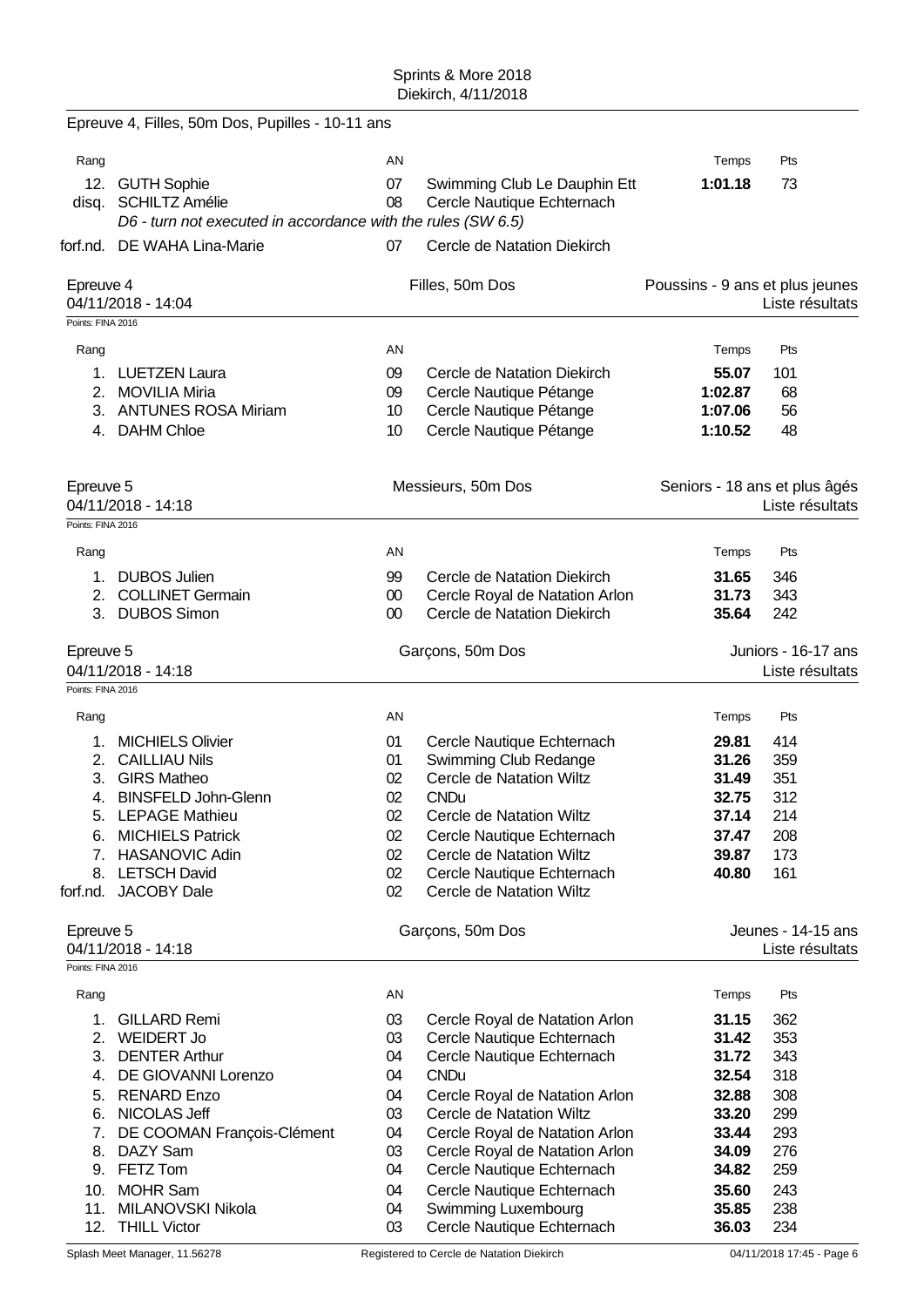|                                | Epreuve 5, Garçons, 50m Dos, Jeunes - 14-15 ans                                     |          |                                                |                                  |                                         |
|--------------------------------|-------------------------------------------------------------------------------------|----------|------------------------------------------------|----------------------------------|-----------------------------------------|
| Rang                           |                                                                                     | AN       |                                                | Temps                            | Pts                                     |
|                                | 13. VIGUIER Elyan                                                                   | 04       | Swimming Luxembourg                            | 37.18                            | 213                                     |
|                                | 14. PÜTZ Christophe                                                                 | 04       | Swimming Club Le Dauphin Ett                   | 37.69                            | 204                                     |
|                                | 15. WENZEL Grégory                                                                  | 04       | Cercle de Natation Diekirch                    | 40.03                            | 171                                     |
| 16.                            | <b>RECKINGER Michel</b>                                                             | 04       | Swimming Club Redange                          | 48.44                            | 96                                      |
| forf.nd.                       | <b>OLIVEIRA MARQUES Richard</b>                                                     | 04       | Swimming Club Redange                          |                                  |                                         |
|                                | forf.nd. SIMEONOV Vladimir                                                          | 04       | Swimming Luxembourg                            |                                  |                                         |
| Epreuve 5<br>Points: FINA 2016 | 04/11/2018 - 14:18                                                                  |          | Garçons, 50m Dos                               |                                  | Pupilles - 12-13 ans<br>Liste résultats |
| Rang                           |                                                                                     | AN       |                                                | Temps                            | Pts                                     |
| 1.                             | <b>FLOREAN Darius</b>                                                               | 05       | Swimming Luxembourg                            | 32.96                            | 306                                     |
|                                | 2. DURAKOVIC Tarik                                                                  | 05       | Swimming Luxembourg                            | 34.42                            | 269                                     |
|                                | 3. THILL Nicolas                                                                    | 05       | Swimming Luxembourg                            | 34.55                            | 266                                     |
|                                | 4. PEUSCH Kevin                                                                     | 06       | Swimming Luxembourg                            | 34.59                            | 265                                     |
| 5.                             | <b>RIKKERT Thijmen</b>                                                              | 06       | Swimming Luxembourg                            | 35.74                            | 240                                     |
|                                | 6. NTAGANDA Alexis                                                                  | 05       | Swimming Luxembourg                            | 36.52                            | 225                                     |
|                                | 7. KEMP Finn                                                                        | 05       | Swimming Luxembourg                            | 37.52                            | 207                                     |
| 8.                             | <b>TRESSEL Yannis</b>                                                               | 05       | Swimming Club Le Dauphin Ett                   | 38.08                            | 198                                     |
| 9.                             | <b>MOOG Mathis</b>                                                                  | 06       | Swimming Luxembourg                            | 40.04                            | 170                                     |
|                                | 10. AGOSTINO Diego                                                                  | 06       | Cercle Nautique Pétange                        | 41.23                            | 156                                     |
| 11.                            | MILANOVSKI Stefan                                                                   | 06       | Swimming Luxembourg                            | 42.80                            | 139                                     |
| 12.                            | JAAS Joé                                                                            | 06       | Swimming Club Le Dauphin Ett                   | 42.92                            | 138                                     |
|                                | 13. MUYA MUKENDI Shawn                                                              | 06       | Cercle Royal de Natation Arlon                 | 45.86                            | 113                                     |
| disq.                          | NAFFOUTI Naël                                                                       | 05       | Cercle de Natation Wiltz                       |                                  |                                         |
|                                | D10 - swimmer completely submerged when touching the wall at the finish (SW 6.4)    |          |                                                |                                  |                                         |
| disq.                          | <b>STOFFEL Poli</b><br>D6 - turn not executed in accordance with the rules (SW 6.5) | 06       | Cercle de Natation Wiltz                       |                                  |                                         |
| disq.                          | DOERFEL Tom                                                                         | 05       | Cercle Nautique Echternach                     |                                  |                                         |
|                                | D9 - swimmer did not touch the wall at the turn / finish (SW 6.5)                   |          |                                                |                                  |                                         |
|                                | forf.nd. TUCHILA Ionut Alexandru                                                    | 06       | Swimming Luxembourg                            |                                  |                                         |
| Epreuve 5                      |                                                                                     |          | Garçons, 50m Dos                               | Poussins - 11 ans et plus jeunes |                                         |
|                                | 04/11/2018 - 14:18                                                                  |          |                                                |                                  | Liste résultats                         |
| Points: FINA 2016              |                                                                                     |          |                                                |                                  |                                         |
| Rang                           |                                                                                     | AN       |                                                | Temps                            | Pts                                     |
| 1.                             | <b>LEY Jamie</b>                                                                    | 07       | Swimming Club Le Dauphin Ett                   | 39.74                            | 174                                     |
|                                | 2. HAAG Yanic                                                                       | 07       | Swimming Club Redange                          | 40.50                            | 165                                     |
| 3.                             | <b>ESCHETTE Louis</b>                                                               | 07       | Cercle de Natation Wiltz                       | 41.38                            | 154                                     |
| 4.                             | <b>VISSER Mats</b>                                                                  | 08       | Swimming Club Le Dauphin Ett                   | 42.07                            | 147                                     |
| 5.                             | PÜTZ Jonah                                                                          | 07       | Swimming Club Le Dauphin Ett                   | 43.97                            | 129                                     |
| 6.                             | <b>WIRTH Neckel</b>                                                                 | 07       | Cercle de Natation Wiltz                       | 45.63                            | 115                                     |
| 7 <sub>1</sub>                 | <b>ANISKO Leonard</b>                                                               | 08       | Cercle Nautique Pétange                        | 46.72                            | 107                                     |
| 8.                             | SZYBOWSKI Jakub                                                                     | 07       | Cercle Nautique Pétange                        | 47.82                            | 100                                     |
| 9.                             | <b>WILDGEN Charel</b>                                                               | 08       | Cercle Nautique Echternach                     | 50.94                            | 82                                      |
| 10.                            | <b>REIFF Mathieu</b>                                                                | 07       | Swimming Club Le Dauphin Ett                   | 51.18                            | 81                                      |
| 11.<br>12.                     | <b>FERREIRA Noah</b><br>MELCHIOR OTRADINO Leonardo                                  | 08<br>09 | Cercle Nautique Echternach                     | 51.30<br>54.50                   | 81<br>67                                |
| 13.                            | <b>SCHEECK Lennox</b>                                                               | 10       | Swimming Club Redange<br>Swimming Club Redange | 57.93                            | 56                                      |
| 14.                            | <b>MULLER Leo</b>                                                                   | 08       | Cercle Nautique Echternach                     | 58.26                            | 55                                      |
| 15.                            | DAKEU NGAHA David Owen                                                              | 08       | Cercle de Natation Diekirch                    | 1:00.58                          | 49                                      |
| 16.                            | DE SOUSA MARTINHO Vasco                                                             | 09       | Cercle Nautique Pétange                        | 1:15.07                          | 25                                      |
| 17.                            | MARQUEZ DE SOUSA Rodrigo                                                            | 08       | Cercle Nautique Pétange                        | 1:21.73                          | 20                                      |
|                                |                                                                                     |          |                                                |                                  |                                         |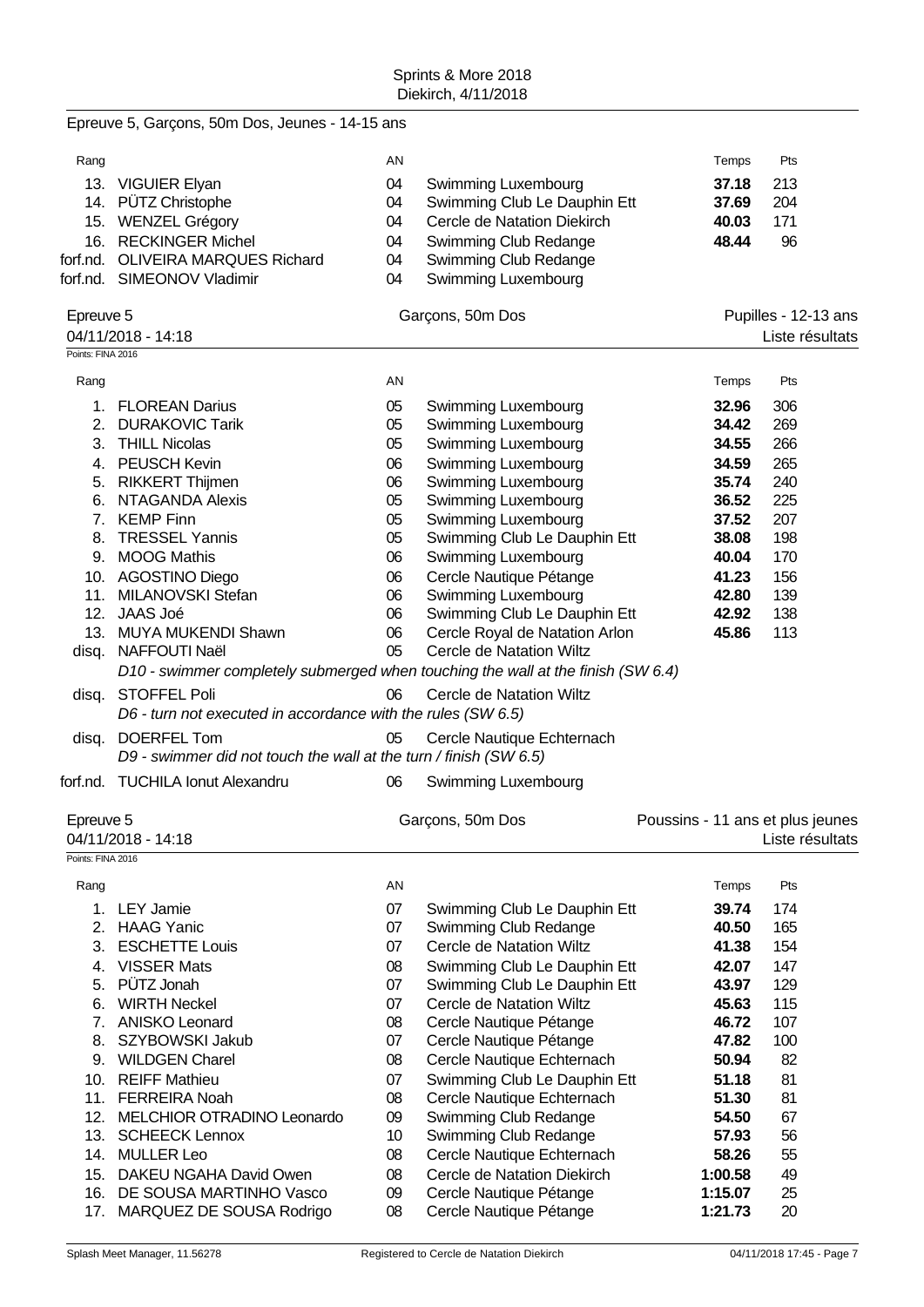|                                | Epreuve 5, Garçons, 50m Dos, Poussins - 11 ans et plus jeunes                                                                                    |          |                    |                      |                                                                                   |          |                               |                                      |
|--------------------------------|--------------------------------------------------------------------------------------------------------------------------------------------------|----------|--------------------|----------------------|-----------------------------------------------------------------------------------|----------|-------------------------------|--------------------------------------|
| Rang                           |                                                                                                                                                  |          |                    | AN                   |                                                                                   |          | Temps                         | Pts                                  |
|                                | disq. SCHMITZ Yelisey<br>D7 - swimmer had not returned onto the back upon leaving the wall (SW 6.5)                                              |          |                    | 10                   | Cercle Nautique Echternach                                                        |          |                               |                                      |
|                                | disq. SAOUDAOUI Akram<br>D6 - turn not executed in accordance with the rules (SW 6.5)                                                            |          |                    | 09                   | Cercle Nautique Pétange                                                           |          |                               |                                      |
|                                | forf.nd. LUDOVICY Steve                                                                                                                          |          |                    | 07                   | Swimming Club Le Dauphin Ett                                                      |          |                               |                                      |
| Epreuve 6                      | 04/11/2018 - 15:52                                                                                                                               |          |                    | Dames, 4 x 50m Libre |                                                                                   |          |                               | Toutes catégories<br>Liste résultats |
| Points: FINA 2016              |                                                                                                                                                  |          |                    |                      |                                                                                   |          |                               |                                      |
| Rang                           |                                                                                                                                                  |          |                    |                      |                                                                                   |          | Temps                         | Pts                                  |
|                                | 1. Swimming Luxembourg 2<br><b>HRIC Laura</b><br><b>CARNEIRO Sofia</b>                                                                           | 05<br>06 | $+0,67$            | 29.52<br>31.33       | Swimming Luxembourg<br><b>KROMBACH Mara</b><br><b>LEONARD Lis</b>                 | 05<br>05 | 2:02.33<br>$+0,31$            | 457<br>29.81<br>31.67                |
|                                | 2. Cercle Nautique Echternach 1<br><b>FETZ Melanie</b><br><b>TER HEEGDE Lisa</b>                                                                 | 01<br>02 | $+0,74$<br>$+0,45$ | 31.11<br>32.16       | Cercle Nautique Echternach<br><b>TER HEEGDE Chantal</b><br><b>DEVISCOUR Sarah</b> | 99<br>05 | 2:03.96<br>$+0,53$<br>$+0,69$ | 439<br>31.39<br>29.30                |
|                                | 3. Cercle de Natation Diekirch 1<br>PEDROSA ANTONIO Monica<br><b>LUETZEN Laura</b>                                                               | 03<br>09 | $+0,77$            | 31.61<br>48.33       | Cercle de Natation Diekirch<br><b>DUBOS Flavie</b><br><b>CORREIA Eva</b>          | 03<br>05 | 2:32.68<br>$+0,77$            | 235<br>22.64<br>50.10                |
|                                | 4. Cercle Nautique Echternach 2<br><b>SCHMITZ Misha</b><br><b>HILKHUIJSEN Sarah</b>                                                              | 08<br>08 |                    | 43.12<br>1:37.96     | Cercle Nautique Echternach<br><b>SCHOTT Laury</b><br><b>SCHILTZ Amélie</b>        | 07<br>08 | 3:01.29<br>$+0,76$            | 140<br>40.21                         |
|                                | 5. Swimming Club Le Dauphin Ett 1<br><b>ALBERS Emely</b><br><b>GUTH Sophie</b>                                                                   | 08<br>07 |                    | 43.65<br>1:03.81     | Swimming Club Le Dauphin Ett<br><b>CORBEEL BASTIAN Ava</b><br><b>BLESES Joyce</b> | 07<br>08 | 3:05.11                       | 131<br>43.31<br>34.34                |
| disq.                          | Swimming Luxembourg 1<br>R1 - swimmer's feet lost touch with the starting platform before the preceding team-mate touched the wall (SW<br>10.11) |          |                    |                      | <b>Swimming Luxembourg</b>                                                        |          |                               |                                      |
|                                | JOMINET Lou, HAN Mengjia, BAUSTERT Magali, KROMBACH Linda                                                                                        |          |                    |                      |                                                                                   |          |                               |                                      |
| Epreuve 7<br>Points: FINA 2016 | 04/11/2018 - 15:59                                                                                                                               |          |                    |                      | Messieurs, 4 x 50m Libre                                                          |          |                               | Toutes catégories<br>Liste résultats |
| Rang                           |                                                                                                                                                  |          |                    |                      |                                                                                   |          | Temps                         | Pts                                  |
|                                | 1. Cercle Nautique Echternach 1<br><b>MICHIELS Patrick</b><br><b>WEIDERT Jo</b>                                                                  | 02<br>03 | $+0,68$<br>$+0,52$ | 27.34<br>26.90       | Cercle Nautique Echternach<br><b>DENTER Arthur</b><br><b>MICHIELS Olivier</b>     | 04<br>01 | 1:47.89<br>$+0,31$<br>$+0,58$ | 448<br>27.64<br>26.01                |
|                                | 2. Swimming Luxembourg 1<br><b>FLOREAN Darius</b><br><b>DURAKOVIC Tarik</b>                                                                      | 05<br>05 | $+0,75$<br>$+0,40$ | 27.28<br>28.57       | Swimming Luxembourg<br><b>THILL Nicolas</b><br>MILANOVSKI Nikola                  | 05<br>04 | 1:54.84<br>$+0,50$<br>$+0,52$ | 372<br>29.96<br>29.03                |
|                                | 3. Cercle de Natation Wiltz 1<br><b>GIRS Matheo</b><br>NAFFOUTI Naël                                                                             | 02<br>05 | $+0,67$<br>$+0,38$ | 28.12<br>29.87       | <b>Cercle de Natation Wiltz</b><br><b>LEPAGE Mathieu</b><br>NICOLAS Jeff          | 02<br>03 | 1:55.90<br>$+0,22$<br>$+0,46$ | 361<br>30.48<br>27.43                |
|                                | 4. Cercle de Natation Diekirch 2<br><b>DUBOS Julien</b><br><b>WENZEL Grégory</b>                                                                 | 99<br>04 | $+0,71$<br>$+0,72$ | 26.74<br>34.15       | Cercle de Natation Diekirch<br><b>FUNK Joe</b><br><b>DUBOS Simon</b>              | 94<br>00 | 1:58.89<br>$+0,55$<br>$+0,57$ | 335<br>29.46<br>28.54                |
| 5.                             | Swimming Club Redange 1<br><b>HAAG Yanic</b><br><b>RECKINGER Michel</b>                                                                          | 07<br>04 | $+0,56$<br>$+0,45$ | 35.69<br>39.50       | Swimming Club Redange<br>MELCHIOR OTRADINO Leonardo<br>SCHOCKMEL Julien           | 09<br>06 | 2:03.03                       | 302<br>12.11<br>35.73                |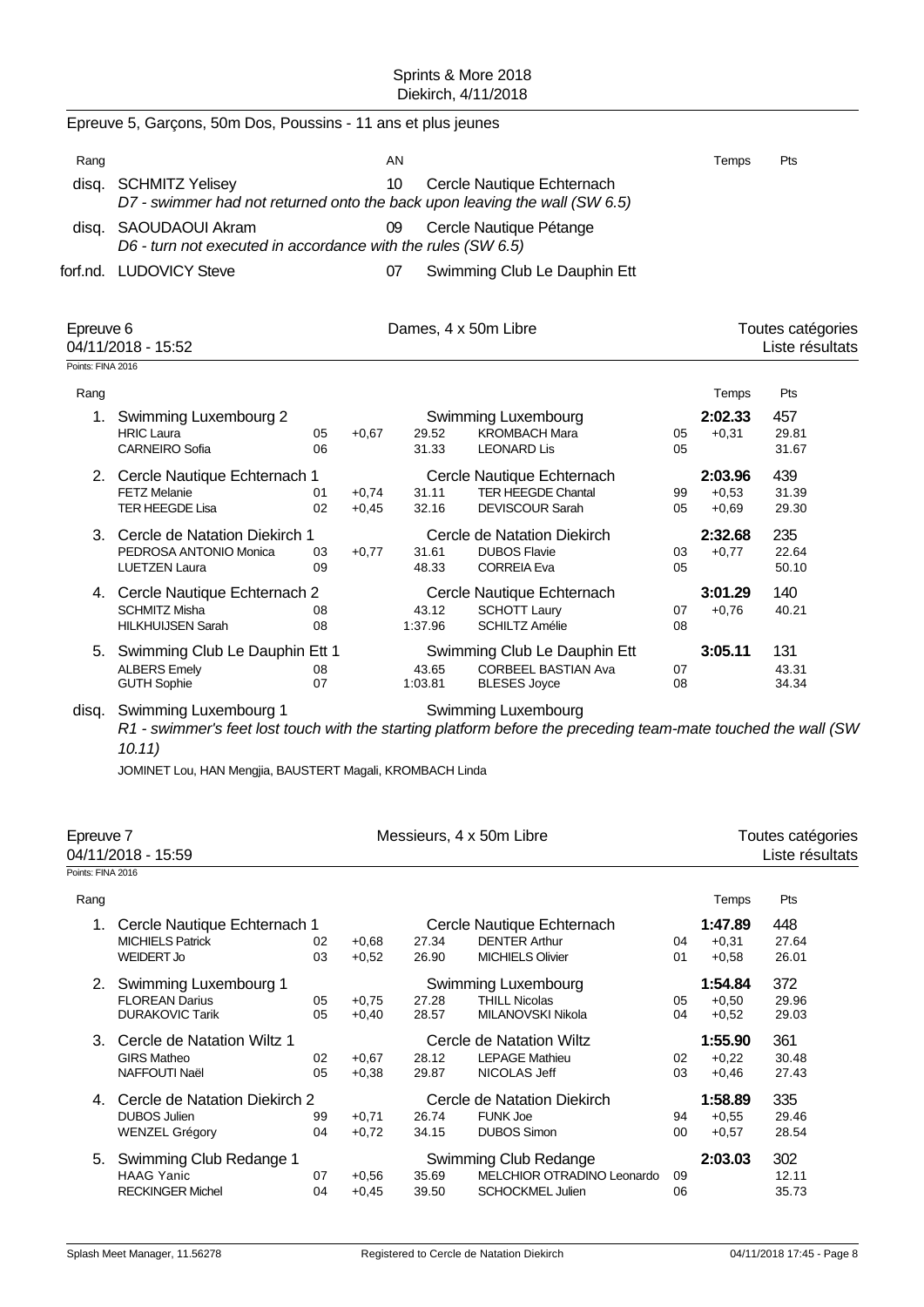# Epreuve 7, Messieurs, 4 x 50m Libre, Toutes catégories

| Rang |                                |                               |         |                            |                                  |         | Temps   | Pts     |
|------|--------------------------------|-------------------------------|---------|----------------------------|----------------------------------|---------|---------|---------|
| 6.   | Cercle Nautique Echternach 2   |                               |         | Cercle Nautique Echternach | 2:03.56                          | 298     |         |         |
|      | FETZ Tom                       | 04                            | $+0.68$ | 31.75                      | <b>MOHR Sam</b>                  | 04      | $+0.41$ | 30.88   |
|      | <b>LETSCH David</b>            | 02                            | $+0.54$ | 32.38                      | <b>THILL Victor</b>              | 03      | $+0,44$ | 28.55   |
| 7.   | Swimming Luxembourg 2          |                               |         |                            | Swimming Luxembourg              |         | 2:04.01 | 295     |
|      | <b>RIKKERT Thijmen</b>         | 06                            | $+0.52$ | 30.56                      | <b>MOOG Mathis</b>               | 06      |         | 31.64   |
|      | PEUSCH Kevin                   | 06                            | $+0.38$ | 31.24                      | <b>KEMP Finn</b>                 | 05      |         | 30.57   |
| 8.   | Swimming Club Le Dauphin Ett 2 |                               |         |                            | Swimming Club Le Dauphin Ett     |         | 2:38.16 | 142     |
|      | <b>REIFF Mathieu</b>           | 07                            |         | 42.69                      | PÜTZ Jonah                       | 07      | $+0.39$ | 38.55   |
|      | <b>VISSER Mats</b>             | 08                            | $+0.51$ | 40.15                      | JAAS Joé                         | 06      |         | 36.77   |
| 9.   | Cercle Nautique Echternach 3   |                               |         |                            | Cercle Nautique Echternach       |         | 2:47.60 | 119     |
|      | <b>SCHMITZ Yelisey</b>         | 10                            |         | 44.46                      | <b>WILDGEN Charel</b>            | 08      |         | 44.61   |
|      | DOERFEL Tom                    | 05                            |         | 38.12                      | <b>FERREIRA Noah</b>             | 08      | $+0,18$ | 40.41   |
| 10.  |                                | Cercle de Natation Diekirch 3 |         |                            | Cercle de Natation Diekirch      | 3:37.98 | 54      |         |
|      | <b>KACHURA Dinis</b>           | 04                            |         | 39.47                      | FIGUEIROA MUNOZ Marco Antonio 08 |         |         | 53.64   |
|      | DAKEU NGAHA David Owen         | 08                            | $+0.03$ | 49.36                      | FIGUEIROA MUNOZ Luis Guilherme08 |         |         | 1:15.51 |
|      |                                |                               |         |                            |                                  |         |         |         |

disq. Swimming Club Le Dauphin Ett 1 Swimming Club Le Dauphin Ett *G2 - Starting before the starting signal (SW 4.4)* LEY Jamie, JAAS Tom, TRESSEL Yannis, PÜTZ Christophe

Points: FINA 2016

Epreuve 8 **Dames, 800m Libre Company 10** ans et plus âgées 04/11/2018 - 16:39 Liste résultats

| Rang                           |                                                   |                    |                    |                | AN                             |                                             |                |                                                            |                    |                | Temps                                       | Pts                       |
|--------------------------------|---------------------------------------------------|--------------------|--------------------|----------------|--------------------------------|---------------------------------------------|----------------|------------------------------------------------------------|--------------------|----------------|---------------------------------------------|---------------------------|
| 1.                             | <b>JOMINET Lou</b><br>100m:<br>200m:              | 1:06.00<br>2:16.06 | 1:06.00<br>1:10.06 | 400m:          | 05<br>300m: 3:26.35<br>4:36.08 | 1:10.29<br>1:09.73                          | 500m:<br>600m: | Swimming Luxembourg<br>5:46.13 1:10.05<br>6:56.55          | 1:10.42            | 700m:<br>800m: | 9:14.62<br>8:06.75<br>9:14.62               | 645<br>1:10.20<br>1:07.87 |
|                                | 2. SLAJS Emilie<br>100m: 1:09.36<br>200m: 2:24.35 |                    | 1:09.36<br>1:14.99 | 300m:<br>400m: | 03<br>3:38.60<br>4:53.81       | 1:14.25<br>1:15.21                          | 600m:          | Cercle Royal de Natation Arlon<br>500m: 6:07.51<br>7:22.37 | 1:13.70<br>1:14.86 | 700m:<br>800m: | 9:49.40<br>8:37.32<br>9:49.40               | 537<br>1:14.95<br>1:12.08 |
|                                | 3. HAN Mengjia<br>100m: 1:10.33<br>200m:          | 2:26.48            | 1:10.33<br>1:16.15 | 300m:<br>400m: | 07<br>3:43.55<br>5:00.69       | 1:17.07<br>1:17.14                          | 500m:<br>600m: | Swimming Luxembourg<br>6:18.22 1:17.53<br>7:35.66          | 1:17.44            | 700m:          | 10:02.12<br>8:50.50<br>800m: 10:02.12       | 504<br>1:14.84<br>1:11.62 |
|                                | 4. WALLERIUS Theresa<br>100m:<br>200m:            | 1:10.08<br>2:24.24 | 1:10.08<br>1:14.16 | 300m:<br>400m: | 03<br>3:39.47<br>4:55.59       | <b>SG Rhein-Mosel</b><br>1:15.23<br>1:16.12 | 500m:<br>600m: | 6:12.76<br>7:30.14                                         | 1:17.17<br>1:17.38 |                | 10:02.64<br>700m: 8:48.42<br>800m: 10:02.64 | 503<br>1:18.28<br>1:14.22 |
|                                | 5. BAUSTERT Magali<br>100m: 1:12.68<br>200m:      | 2:30.11            | 1:12.68<br>1:17.43 | 400m:          | 05<br>300m: 3:48.17<br>5:05.52 | 1:18.06<br>1:17.35                          | 500m:<br>600m: | <b>Swimming Luxembourg</b><br>6:22.69 1:17.17<br>7:40.59   | 1:17.90            |                | 10:11.54<br>700m: 8:56.54<br>800m: 10:11.54 | 481<br>1:15.95<br>1:15.00 |
| 6.                             | <b>KROMBACH Mara</b><br>100m:<br>200m:            | 1:10.68<br>2:27.75 | 1:10.68<br>1:17.07 | 400m:          | 05<br>300m: 3:46.50<br>5:05.22 | 1:18.75<br>1:18.72                          | 500m:<br>600m: | Swimming Luxembourg<br>6:23.96 1:18.74<br>7:42.79          | 1:18.83            |                | 10:20.92<br>700m: 9:02.02<br>800m: 10:20.92 | 460<br>1:19.23<br>1:18.90 |
| $7_{\scriptscriptstyle{\sim}}$ | <b>WALLERIUS Carlotta</b><br>100m:<br>200m:       | 1:14.07<br>2:32.73 | 1:14.07<br>1:18.66 | 300m:<br>400m: | 06<br>3:51.94<br>5:12.40       | <b>SG Rhein-Mosel</b><br>1:19.21<br>1:20.46 | 500m:          | 6:33.10<br>600m: 7:52.83                                   | 1:20.70<br>1:19.73 |                | 10:27.25<br>700m: 9:11.88<br>800m: 10:27.25 | 446<br>1:19.05<br>1:15.37 |
| 8.                             | <b>BROICH Louisa Marie</b><br>100m:<br>200m:      | 1:11.21<br>2:29.35 | 1:11.21<br>1:18.14 | 300m:<br>400m: | 03<br>3:48.12<br>5:10.10       | Postsportverein Trier<br>1:18.77<br>1:21.98 | 500m:<br>600m: | 6:29.75<br>7:50.63                                         | 1:19.65<br>1:20.88 | 700m:          | 10:29.72<br>9:11.45<br>800m: 10:29.72       | 441<br>1:20.82<br>1:18.27 |
| 9.                             | <b>BORDONARO Madeleine</b><br>100m:<br>200m:      | 1:13.43<br>2:31.95 | 1:13.43<br>1:18.52 | 300m:<br>400m: | 06<br>3:51.16<br>5:11.06       | 1:19.21<br>1:19.90                          | 500m:<br>600m: | Cercle Royal de Natation Arlon<br>6:30.24<br>7:50.34       | 1:19.18<br>1:20.10 | 700m:          | 10:29.85<br>9:11.47<br>800m: 10:29.85       | 440<br>1:21.13<br>1:18.38 |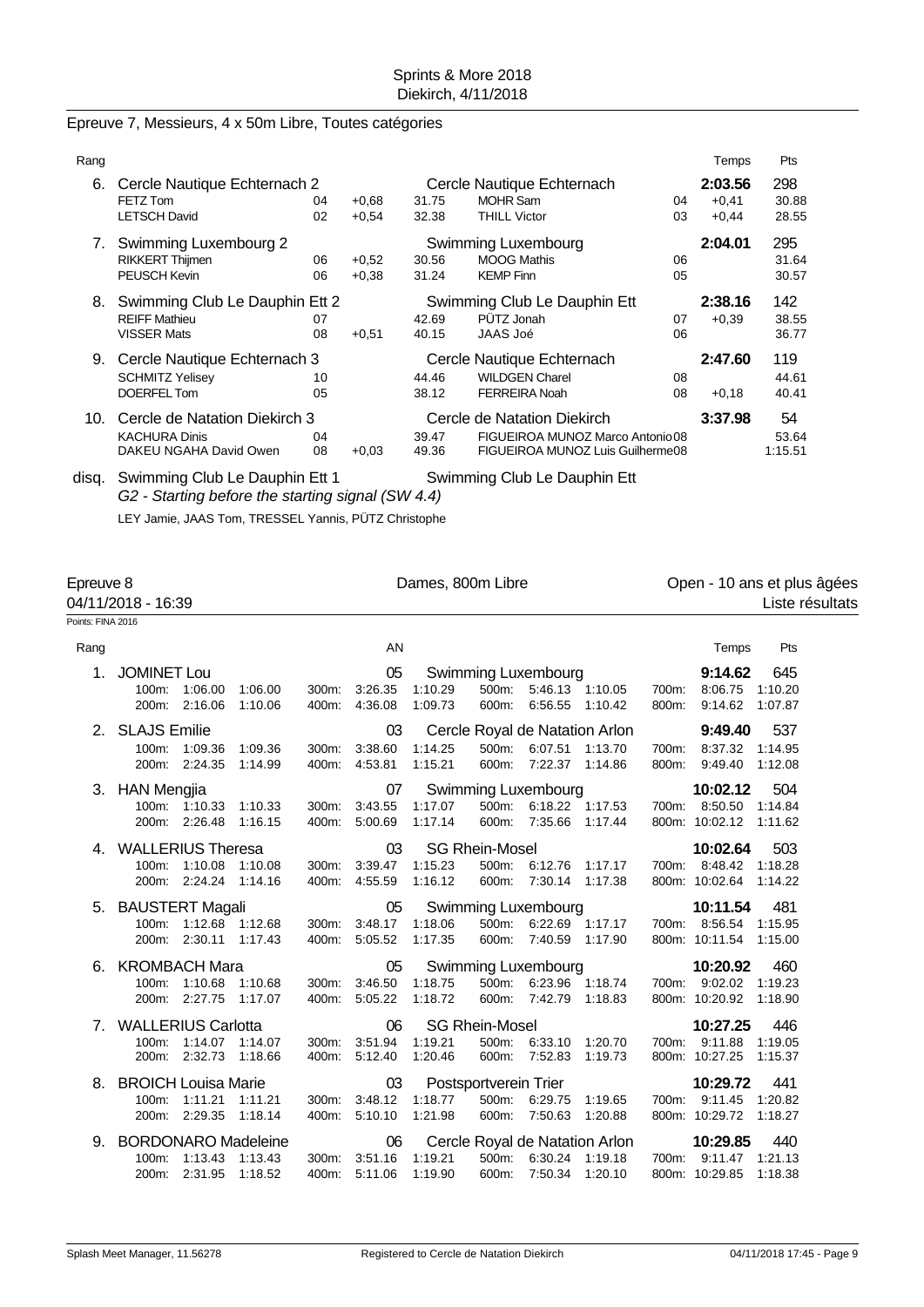# Epreuve 8, Dames, 800m Libre, Open - 10 ans et plus âgées

| Rang |                                       |         |         |          | AN            |         |                       |         |                                           |       | Temps               | Pts            |
|------|---------------------------------------|---------|---------|----------|---------------|---------|-----------------------|---------|-------------------------------------------|-------|---------------------|----------------|
| 10.  | <b>SAINTHUILLE Maëlle</b><br>$100m$ : | 1:13.37 | 1:13.37 | 300m:    | 01<br>3:52.06 | 1:19.54 | 500m:                 | 6:32.89 | Cercle Royal de Natation Arlon<br>1.20.17 | 700m: | 10:30.52<br>9:13.04 | 439<br>1:20.04 |
|      | 200 <sub>m</sub> :                    | 2:32.52 | 1:19.15 | 400m:    | 5:12.72       | 1:20.66 | 600m:                 | 7:53.00 | 1:20.11                                   |       | 800m: 10:30.52      | 1:17.48        |
| 11.  | <b>SCHNEIDER Kira</b>                 |         |         |          | 04            |         | <b>SG Rhein-Mosel</b> |         |                                           |       | 10:32.00            | 436            |
|      | $100m$ :                              | 1:13.10 | 1:13.10 | 300m:    | 3:52.12       | 1:19.61 | 500m:                 | 6:32.46 | 1:19.78                                   | 700m: | 9:13.89             | 1:20.38        |
|      | 200m:                                 | 2:32.51 | 1:19.41 | 400m:    | 5:12.68       | 1:20.56 | 600m:                 | 7:53.51 | 1:21.05                                   |       | 800m: 10:32.00      | 1:18.11        |
|      | 12. SAINTHUILLE Louane                |         |         |          | 06            |         |                       |         | Cercle Royal de Natation Arlon            |       | 11:23.98            | 344            |
|      | $100m$ :                              | 1:22.53 | 1:22.53 | $300m$ : | 4:15.46       | 1:27.10 | 500m:                 | 7:09.14 | 1:26.82                                   | 700m: | 10:03.32            | 1:26.87        |
|      | 200m:                                 | 2:48.36 | 1:25.83 | 400m:    | 5:42.32       | 1:26.86 | 600m:                 | 8:36.45 | 1:27.31                                   |       | 800m: 11:23.98      | 1:20.66        |
|      | 13. SLAJS Annabelle                   |         |         |          | 07            |         |                       |         | Cercle Royal de Natation Arlon            |       | 11:24.83            | 342            |
|      | 100m:                                 | 1:20.78 | 1:20.78 | $300m$ : | 4:15.91       | 1:27.66 | 500m:                 | 7:08.77 | 1:26.81                                   | 700m: | 10:01.34            | 1:26.34        |
|      | $200m$ :                              | 2:48.25 | 1:27.47 | 400m:    | 5.41.96       | 1:26.05 | 600m:                 | 8:35.00 | 1:26.23                                   |       | 800m: 11:24.83      | 1:23.49        |
|      | 14. BLESES Joyce                      |         |         |          | 08            |         |                       |         | Swimming Club Le Dauphin Ett              |       | 12:46.41            | 244            |
|      | $100m$ :                              | 1:30.96 | 1:30.96 | $300m$ : | 4:46.52       | 1:37.55 | $500m$ :              | 8:01.19 | 1:38.02                                   |       | 700m: 11:17.36      | 1:37.56        |
|      | $200m$ :                              | 3:08.97 | 1:38.01 | 400m:    | 6:23.17       | 1:36.65 | 600m:                 | 9:39.80 | 1:38.61                                   |       | 800m: 12:46.41      | 1:29.05        |

forf.nd. SCHNEIDER Mara 02 SG Rhein-Mosel

| Epreuve 9<br>04/11/2018 - 17:15 |                               |                     | Messieurs, 50m Brasse           | Seniors - 18 ans et plus âgés<br>Liste résultats |                                        |  |  |
|---------------------------------|-------------------------------|---------------------|---------------------------------|--------------------------------------------------|----------------------------------------|--|--|
| Points: FINA 2016               |                               |                     |                                 |                                                  |                                        |  |  |
| Rang                            |                               | AN                  |                                 | Temps                                            | Pts                                    |  |  |
| 1.                              | <b>COLLINET Germain</b>       | $00\,$              | Cercle Royal de Natation Arlon  | 31.57                                            | 511                                    |  |  |
|                                 | 2. DUBOS Julien               | 99                  | Cercle de Natation Diekirch     | 33.88                                            | 413                                    |  |  |
|                                 | 3. DUBOS Simon                | $00\,$              | Cercle de Natation Diekirch     | 35.76                                            | 352                                    |  |  |
|                                 | 4. FUNK Joe                   | 94                  | Cercle de Natation Diekirch     | 42.81                                            | 205                                    |  |  |
| Epreuve 9<br>04/11/2018 - 17:15 |                               |                     | Garçons, 50m Brasse             |                                                  | Juniors - 16-17 ans<br>Liste résultats |  |  |
| Points: FINA 2016               |                               |                     |                                 |                                                  |                                        |  |  |
| Rang                            |                               | AN                  |                                 | Temps                                            | Pts                                    |  |  |
| 1.                              | <b>CAILLIAU Nils</b>          | 01                  | Swimming Club Redange           | 36.78                                            | 323                                    |  |  |
|                                 | 2. ARNAUDIES David            | 02                  | <b>CNDu</b>                     | 37.27                                            | 310                                    |  |  |
| 3.                              | <b>MICHIELS Patrick</b>       | 02                  | Cercle Nautique Echternach      | 38.96                                            | 272                                    |  |  |
|                                 | 4. LEPAGE Mathieu             | 02                  | <b>Cercle de Natation Wiltz</b> | 42.38                                            | 211                                    |  |  |
|                                 | 5. LETSCH David               | 02                  | Cercle Nautique Echternach      | 43.07                                            | 201                                    |  |  |
| 6.                              | <b>HASANOVIC Adin</b>         | 02                  | <b>Cercle de Natation Wiltz</b> | 43.67                                            | 193                                    |  |  |
| forf.nd.                        | <b>JACOBY Dale</b>            | 02                  | Cercle de Natation Wiltz        |                                                  |                                        |  |  |
| Epreuve 9<br>04/11/2018 - 17:15 |                               | Garçons, 50m Brasse |                                 | Jeunes - 14-15 ans<br>Liste résultats            |                                        |  |  |
| Points: FINA 2016               |                               |                     |                                 |                                                  |                                        |  |  |
| Rang                            |                               | AN                  |                                 | Temps                                            | Pts                                    |  |  |
| 1.                              | <b>CRAWFORD Ethan</b>         | 03                  | <b>CNDu</b>                     | 34.01                                            | 409                                    |  |  |
|                                 | 2. DENTER Arthur              | 04                  | Cercle Nautique Echternach      | 35.61                                            | 356                                    |  |  |
| 3.                              | <b>THILL Victor</b>           | 03                  | Cercle Nautique Echternach      | 35.69                                            | 354                                    |  |  |
| 4.                              | <b>GILLARD Remi</b>           | 03                  | Cercle Royal de Natation Arlon  | 36.40                                            | 333                                    |  |  |
|                                 | 5. RENARD Enzo                | 04                  | Cercle Royal de Natation Arlon  | 37.12                                            | 314                                    |  |  |
|                                 | 6. WEIDERT Jo                 | 03                  | Cercle Nautique Echternach      | 37.54                                            | 304                                    |  |  |
| 7.                              | NICOLAS Jeff                  | 03                  | <b>Cercle de Natation Wiltz</b> | 37.71                                            | 300                                    |  |  |
|                                 | 8. WEBER Loris                | 03                  | <b>CNDu</b>                     | 37.80                                            | 298                                    |  |  |
|                                 | 9. DE COOMAN François-Clément | 04                  | Cercle Royal de Natation Arlon  | 38.82                                            | 275                                    |  |  |
|                                 | 10. VIGUIER Elyan             | 04                  | Swimming Luxembourg             | 39.01                                            | 271                                    |  |  |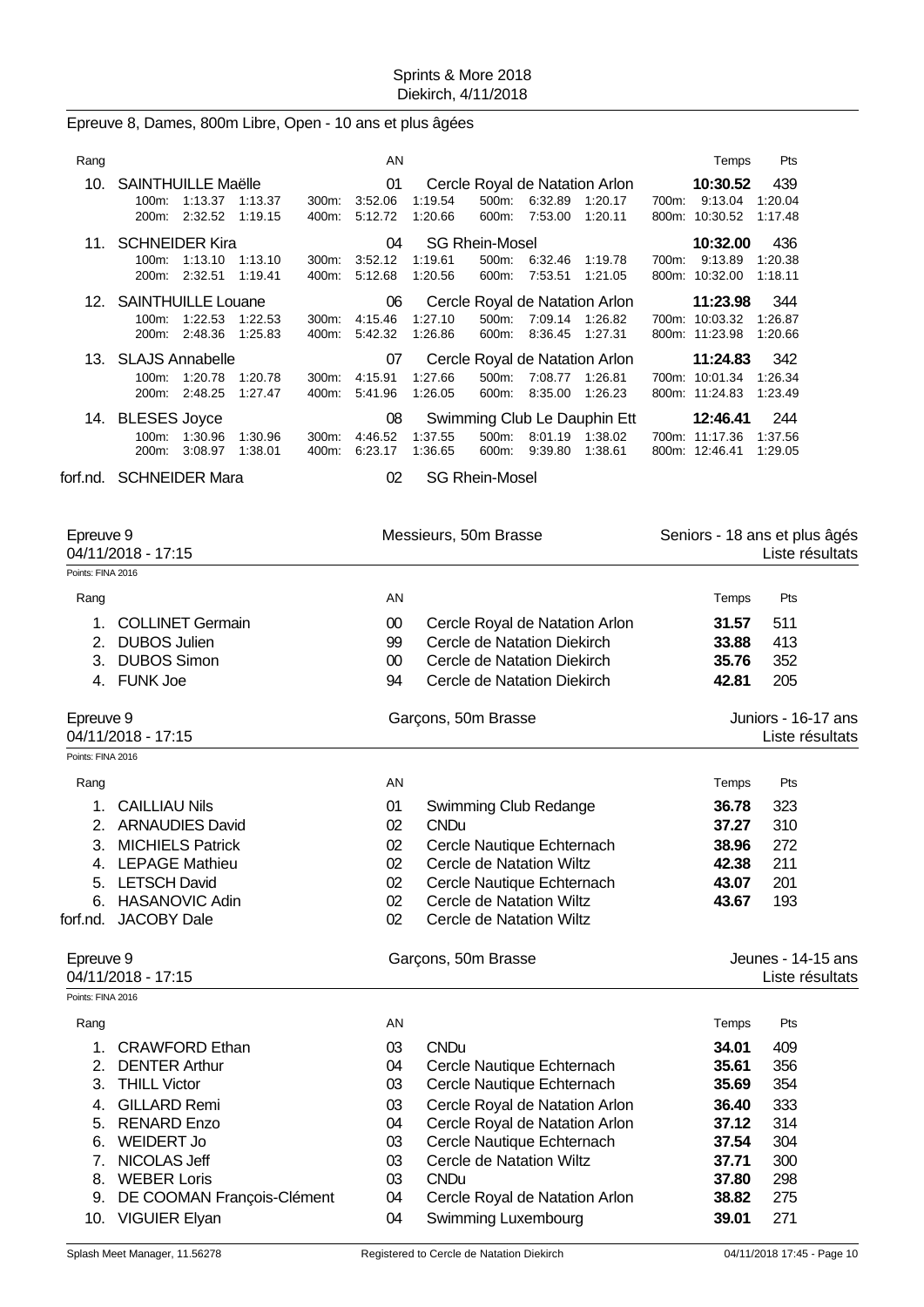|                   | Epreuve 9, Garçons, 50m Brasse, Jeunes - 14-15 ans                                                      |    |                                 |                                  |                      |
|-------------------|---------------------------------------------------------------------------------------------------------|----|---------------------------------|----------------------------------|----------------------|
| Rang              |                                                                                                         | AN |                                 | Temps                            | Pts                  |
| 11.               | MILANOVSKI Nikola                                                                                       | 04 | Swimming Luxembourg             | 41.17                            | 230                  |
| 12.               | <b>MOHR Sam</b>                                                                                         | 04 | Cercle Nautique Echternach      | 42.26                            | 213                  |
|                   | 13. FETZ Tom                                                                                            | 04 | Cercle Nautique Echternach      | 44.88                            | 178                  |
|                   | 14. RECKINGER Michel                                                                                    | 04 | Swimming Club Redange           | 47.80                            | 147                  |
|                   | 15. WENZEL Grégory                                                                                      | 04 | Cercle de Natation Diekirch     | 48.82                            | 138                  |
|                   | disq. KACHURA Dinis                                                                                     | 04 | Cercle de Natation Diekirch     |                                  |                      |
|                   | B14 - did not touch the wall with both hands simultaneously and separated at the turn / finish (SW 7.6) |    |                                 |                                  |                      |
|                   | forf.nd. OLIVEIRA MARQUES Richard                                                                       | 04 | Swimming Club Redange           |                                  |                      |
|                   | forf.nd. SIMEONOV Vladimir                                                                              | 04 | Swimming Luxembourg             |                                  |                      |
|                   |                                                                                                         |    |                                 |                                  |                      |
| Epreuve 9         |                                                                                                         |    | Garçons, 50m Brasse             |                                  | Pupilles - 12-13 ans |
|                   | 04/11/2018 - 17:15                                                                                      |    |                                 |                                  | Liste résultats      |
| Points: FINA 2016 |                                                                                                         |    |                                 |                                  |                      |
| Rang              |                                                                                                         | AN |                                 | Temps                            | Pts                  |
|                   | 1. FLOREAN Darius                                                                                       | 05 | Swimming Luxembourg             | 34.30                            | 398                  |
|                   | 2. DURAKOVIC Tarik                                                                                      | 05 | Swimming Luxembourg             | 35.69                            | 354                  |
|                   | 3. KEMP Finn                                                                                            | 05 | Swimming Luxembourg             | 38.21                            | 288                  |
|                   | 4. THILL Nicolas                                                                                        | 05 | Swimming Luxembourg             | 39.10                            | 269                  |
|                   | 5. RIKKERT Thijmen                                                                                      | 06 | Swimming Luxembourg             | 39.55                            | 260                  |
|                   | 6. NAFFOUTI Naël                                                                                        | 05 | Cercle de Natation Wiltz        | 40.04                            | 250                  |
|                   | 7. BOENTGES Kimi                                                                                        | 05 | Cercle Nautique Pétange         | 40.71                            | 238                  |
|                   | 8. PEUSCH Kevin                                                                                         | 06 | Swimming Luxembourg             | 42.50                            | 209                  |
|                   | 9. NTAGANDA Alexis                                                                                      | 05 | Swimming Luxembourg             | 43.90                            | 190                  |
| 10.               | <b>MOOG Mathis</b>                                                                                      | 06 | Swimming Luxembourg             | 44.44                            | 183                  |
| 11.               | <b>SCHOCKMEL Julien</b>                                                                                 | 06 | Swimming Club Redange           | 47.11                            | 153                  |
|                   | 12. MILANOVSKI Stefan                                                                                   | 06 | Swimming Luxembourg             | 48.58                            | 140                  |
|                   | 13. MUYA MUKENDI Shawn                                                                                  | 06 | Cercle Royal de Natation Arlon  | 48.73                            | 139                  |
|                   | 14. AGOSTINO Diego                                                                                      | 06 | Cercle Nautique Pétange         | 50.12                            | 127                  |
| 15.               | <b>DOERFEL Tom</b>                                                                                      | 05 | Cercle Nautique Echternach      | 50.42                            | 125                  |
| 16.               | <b>STOFFEL Poli</b>                                                                                     | 06 | <b>Cercle de Natation Wiltz</b> | 54.40                            | 99                   |
|                   | forf.nd. TUCHILA lonut Alexandru                                                                        | 06 | Swimming Luxembourg             |                                  |                      |
| Epreuve 9         |                                                                                                         |    | Garçons, 50m Brasse             | Poussins - 11 ans et plus jeunes |                      |
|                   | 04/11/2018 - 17:15                                                                                      |    |                                 |                                  | Liste résultats      |
| Points: FINA 2016 |                                                                                                         |    |                                 |                                  |                      |
| Rang              |                                                                                                         | AN |                                 | Temps                            | Pts                  |
| 1.                | <b>HAAG Yanic</b>                                                                                       | 07 | Swimming Club Redange           | 46.56                            | 159                  |
| 2.                | <b>ESCHETTE Louis</b>                                                                                   | 07 | <b>Cercle de Natation Wiltz</b> | 48.19                            | 143                  |
|                   | 3. WIRTH Neckel                                                                                         | 07 | <b>Cercle de Natation Wiltz</b> | 49.66                            | 131                  |
| 4.                | SZYBOWSKI Jakub                                                                                         | 07 | Cercle Nautique Pétange         | 52.24                            | 112                  |
| 5.                | <b>FERREIRA Noah</b>                                                                                    | 08 | Cercle Nautique Echternach      | 53.59                            | 104                  |
|                   | 6. ANISKO Leonard                                                                                       | 08 | Cercle Nautique Pétange         | 54.15                            | 101                  |
| 7.                | <b>SCHEECK Lennox</b>                                                                                   | 10 | Swimming Club Redange           | 57.30                            | 85                   |
| 8.                | DAKEU NGAHA David Owen                                                                                  | 08 | Cercle de Natation Diekirch     | 58.79                            | 79                   |
|                   | 9. WILDGEN Charel                                                                                       | 08 | Cercle Nautique Echternach      | 1:05.37                          | 57                   |
| 10.               | SAOUDAOUI Akram                                                                                         | 09 | Cercle Nautique Pétange         | 1:06.69                          | 54                   |
| 11.               | <b>MULLER Leo</b>                                                                                       | 08 | Cercle Nautique Echternach      | 1:08.64                          | 49                   |
| disq.             | FIGUEIROA MUNOZ Marco Antonio                                                                           | 08 | Cercle de Natation Diekirch     |                                  |                      |
|                   | B14 - did not touch the wall with both hands simultaneously and separated at the turn / finish (SW 7.6) |    |                                 |                                  |                      |
| disq.             | FIGUEIROA MUNOZ Luis Guilherme                                                                          | 08 | Cercle de Natation Diekirch     |                                  |                      |
|                   | B11 - movements of the legs not simultaneous, not on the same horizontal plane or alternating (SW 7.4)  |    |                                 |                                  |                      |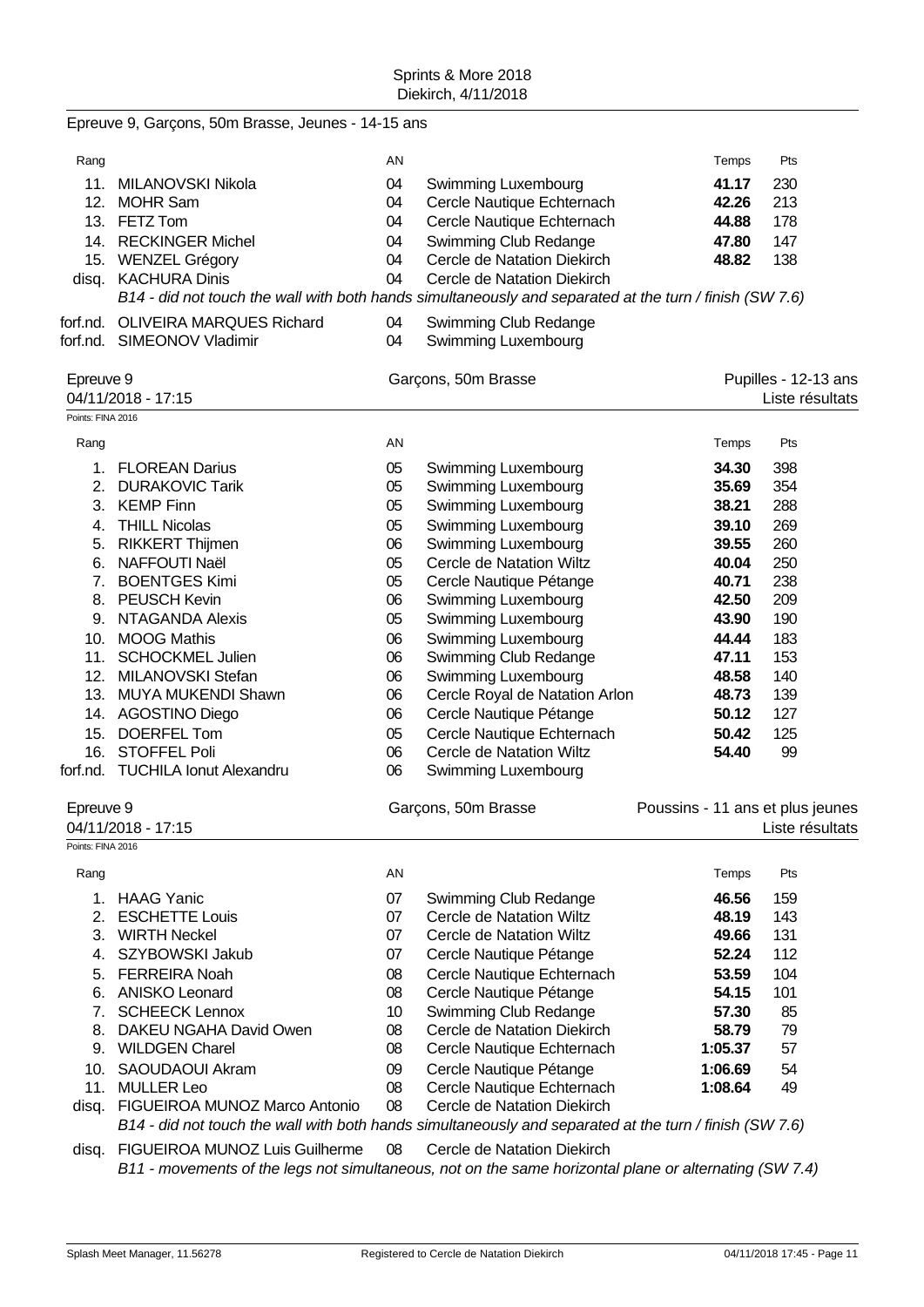| Epreuve 10<br>04/11/2018 - 17:31<br>Points: FINA 2016 |                                                                                                                                                                                                          |                                                        | Dames, 50m Brasse                                                                                                                                                                                        | Seniors - 16 ans et plus âgées<br>Liste résultats                    |                                                      |  |
|-------------------------------------------------------|----------------------------------------------------------------------------------------------------------------------------------------------------------------------------------------------------------|--------------------------------------------------------|----------------------------------------------------------------------------------------------------------------------------------------------------------------------------------------------------------|----------------------------------------------------------------------|------------------------------------------------------|--|
| Rang<br>1.<br>2.<br>4.<br>5.<br>6.<br>forf.nd.        | <b>PAXTON Anastasia</b><br><b>FETZ Melanie</b><br>3. BROICH Lea-Sophie<br><b>TOMOYO Yoshida</b><br><b>SAINTHUILLE Maëlle</b><br><b>TER HEEGDE Chantal</b><br>7. TER HEEGDE Lisa<br><b>SCHNEIDER Mara</b> | AN<br>01<br>01<br>$00\,$<br>02<br>01<br>99<br>02<br>02 | <b>CNDu</b><br>Cercle Nautique Echternach<br>Postsportverein Trier<br><b>CNDu</b><br>Cercle Royal de Natation Arlon<br>Cercle Nautique Echternach<br>Cercle Nautique Echternach<br><b>SG Rhein-Mosel</b> | Temps<br>40.37<br>40.84<br>41.52<br>41.70<br>42.46<br>43.42<br>45.23 | Pts<br>363<br>350<br>333<br>329<br>312<br>291<br>258 |  |
| Epreuve 10                                            | 04/11/2018 - 17:31                                                                                                                                                                                       |                                                        | Filles, 50m Brasse                                                                                                                                                                                       |                                                                      | Juniors - 14-15 ans<br>Liste résultats               |  |
| Points: FINA 2016                                     |                                                                                                                                                                                                          |                                                        |                                                                                                                                                                                                          |                                                                      |                                                      |  |
| Rang                                                  |                                                                                                                                                                                                          | AN                                                     |                                                                                                                                                                                                          | Temps                                                                | Pts                                                  |  |
| 1 <sub>1</sub>                                        | <b>CHINA Lucile</b>                                                                                                                                                                                      | 03                                                     | Cercle Royal de Natation Arlon                                                                                                                                                                           | 37.13                                                                | 466                                                  |  |
|                                                       | 2. HAAG Nora                                                                                                                                                                                             | 04                                                     | Swimming Club Redange                                                                                                                                                                                    | 37.48                                                                | 453                                                  |  |
|                                                       | 3. PEDROSA ANTONIO Monica                                                                                                                                                                                | 03                                                     | Cercle de Natation Diekirch                                                                                                                                                                              | 37.96<br>41.15                                                       | 436<br>342                                           |  |
|                                                       | 4. BROICH Louisa Marie<br>5. VERLAQUE Ciara                                                                                                                                                              | 03<br>04                                               | Postsportverein Trier<br><b>CNDu</b>                                                                                                                                                                     | 41.37                                                                | 337                                                  |  |
|                                                       | 6. SCHNEIDER Kira                                                                                                                                                                                        | 04                                                     | <b>SG Rhein-Mosel</b>                                                                                                                                                                                    | 42.42                                                                | 312                                                  |  |
|                                                       | 7. WYNS Emmie                                                                                                                                                                                            | 03                                                     | Cercle Royal de Natation Arlon                                                                                                                                                                           | 42.59                                                                | 309                                                  |  |
| 8.                                                    | <b>WALLERIUS Theresa</b>                                                                                                                                                                                 | 03                                                     | <b>SG Rhein-Mosel</b>                                                                                                                                                                                    | 42.86                                                                | 303                                                  |  |
|                                                       | 9. PINTO TEIXEIRA Martha                                                                                                                                                                                 | 04                                                     | Cercle de Natation Wiltz                                                                                                                                                                                 | 47.18                                                                | 227                                                  |  |
|                                                       | 10. BECK Morgane                                                                                                                                                                                         | 04                                                     | Swimming Club Redange                                                                                                                                                                                    | 50.18                                                                | 189                                                  |  |
| 11.                                                   | JEITZ-WAMPACH Mia                                                                                                                                                                                        | 04                                                     | Cercle Nautique Echternach                                                                                                                                                                               | 50.29                                                                | 187                                                  |  |
| 12.                                                   | <b>DUBOS Flavie</b>                                                                                                                                                                                      | 03                                                     | Cercle de Natation Diekirch                                                                                                                                                                              | 53.32                                                                | 157                                                  |  |
| Epreuve 10<br>Points: FINA 2016                       | 04/11/2018 - 17:31                                                                                                                                                                                       |                                                        | Filles, 50m Brasse                                                                                                                                                                                       |                                                                      | Jeunes - 12-13 ans<br>Liste résultats                |  |
| Rang                                                  |                                                                                                                                                                                                          | AN                                                     |                                                                                                                                                                                                          | Temps                                                                | Pts                                                  |  |
|                                                       |                                                                                                                                                                                                          |                                                        |                                                                                                                                                                                                          |                                                                      |                                                      |  |
|                                                       | 1. LEONARD Lis<br>2. WALLERIUS Carlotta                                                                                                                                                                  | 05<br>06                                               | Swimming Luxembourg<br><b>SG Rhein-Mosel</b>                                                                                                                                                             | 37.44<br>37.90                                                       | 455<br>438                                           |  |
| 3.                                                    | <b>BORDONARO Madeleine</b>                                                                                                                                                                               | 06                                                     | Cercle Royal de Natation Arlon                                                                                                                                                                           | 38.91                                                                | 405                                                  |  |
|                                                       | 4. HRIC Laura                                                                                                                                                                                            | 05                                                     | Swimming Luxembourg                                                                                                                                                                                      | 39.77                                                                | 379                                                  |  |
| 5.                                                    | <b>JOMINET Lou</b>                                                                                                                                                                                       | 05                                                     | <b>Swimming Luxembourg</b>                                                                                                                                                                               | 39.84                                                                | 377                                                  |  |
| 6.                                                    | <b>DEVISCOUR Sarah</b>                                                                                                                                                                                   | 05                                                     | Cercle Nautique Echternach                                                                                                                                                                               | 40.61                                                                | 356                                                  |  |
|                                                       | 7. CARNEIRO Sofia                                                                                                                                                                                        | 06                                                     | Swimming Luxembourg                                                                                                                                                                                      | 41.13                                                                | 343                                                  |  |
|                                                       | 8. BAUSTERT Magali                                                                                                                                                                                       | 05                                                     | Swimming Luxembourg                                                                                                                                                                                      | 41.84                                                                | 326                                                  |  |
|                                                       | 9. KIDD Francesca                                                                                                                                                                                        | 06                                                     | Swimming Luxembourg                                                                                                                                                                                      | 41.91                                                                | 324                                                  |  |
|                                                       | 10. KROMBACH Mara                                                                                                                                                                                        | 05                                                     | Swimming Luxembourg                                                                                                                                                                                      | 42.01                                                                | 322                                                  |  |
| 11.                                                   | <b>SAINTHUILLE Louane</b>                                                                                                                                                                                | 06                                                     | Cercle Royal de Natation Arlon                                                                                                                                                                           | 42.83                                                                | 304                                                  |  |
|                                                       | 12. GOUILLART Ivana                                                                                                                                                                                      | 05                                                     | Schwammclub Monnerech                                                                                                                                                                                    | 44.33                                                                | 274                                                  |  |
|                                                       | 13. BOKOVA Marta                                                                                                                                                                                         | 06                                                     | Swimming Luxembourg                                                                                                                                                                                      | 44.88                                                                | 264                                                  |  |
| 14.                                                   | <b>WEBER Elise</b>                                                                                                                                                                                       | 05                                                     | Cercle Royal de Natation Arlon                                                                                                                                                                           | 45.50                                                                | 253                                                  |  |
| 15.                                                   | <b>CORREIA Eva</b>                                                                                                                                                                                       | 05                                                     | Cercle de Natation Diekirch                                                                                                                                                                              | 46.37                                                                | 239                                                  |  |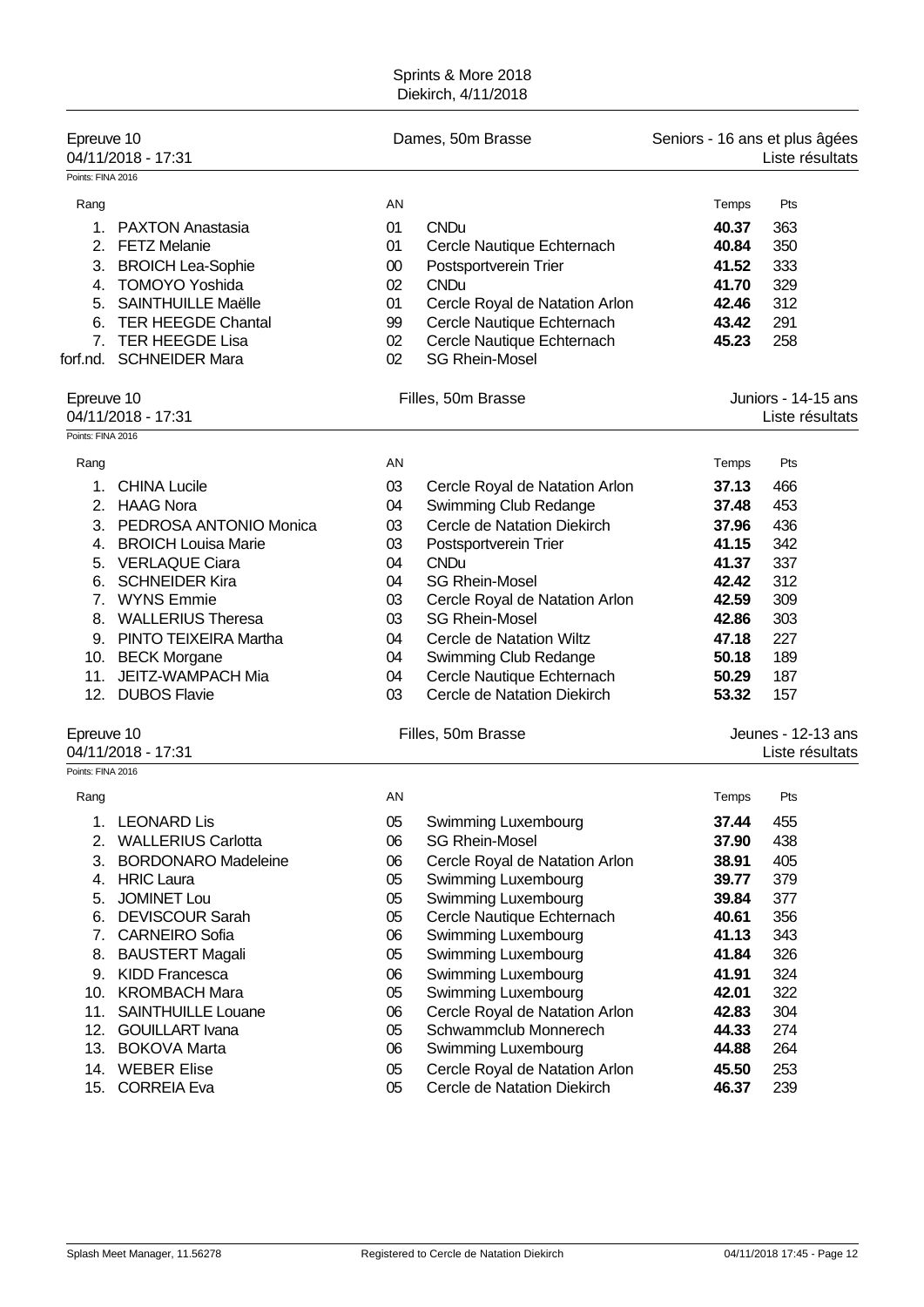|                                 | Epreuve 10, Dames, 50m Brasse                                       |                 |                                                            |                                                    |                                         |  |
|---------------------------------|---------------------------------------------------------------------|-----------------|------------------------------------------------------------|----------------------------------------------------|-----------------------------------------|--|
| Epreuve 10                      | 04/11/2018 - 17:31                                                  |                 | Filles, 50m Brasse                                         |                                                    | Pupilles - 10-11 ans<br>Liste résultats |  |
| Points: FINA 2016               |                                                                     |                 |                                                            |                                                    |                                         |  |
| Rang                            |                                                                     | AN              |                                                            | Temps                                              | Pts                                     |  |
|                                 | 1. HAN Mengjia                                                      | 07              | Swimming Luxembourg                                        | 40.57                                              | 357                                     |  |
|                                 | 2. KROMBACH Linda                                                   | 07              | Swimming Luxembourg                                        | 40.69                                              | 354                                     |  |
|                                 | 3. SCHILTZ Amélie                                                   | 08              | Cercle Nautique Echternach                                 | 43.57                                              | 288                                     |  |
|                                 | 4. AVEZ Paule Audrey                                                | 08              | Cercle Nautique Pétange                                    | 50.20                                              | 188                                     |  |
|                                 | 5. NTAGANDA Sophie                                                  | 07              | Swimming Luxembourg                                        | 50.52                                              | 185                                     |  |
|                                 | 6. SCHOTT Laury                                                     | 07              | Cercle Nautique Echternach                                 | 1:00.89                                            | 105                                     |  |
|                                 | 7. HILKHUIJSEN Sarah                                                | 08              | Cercle Nautique Echternach                                 | 1:03.68                                            | 92                                      |  |
|                                 | 8. DEWEZ Lola Kuiama                                                | 08              | Cercle de Natation Diekirch                                | 1:04.12                                            | 90                                      |  |
|                                 | forf.nd. SCHMITZ Misha                                              | 08              | Cercle Nautique Echternach                                 |                                                    |                                         |  |
|                                 | forf.nd. DE WAHA Lina-Marie                                         | 07              | Cercle de Natation Diekirch                                |                                                    |                                         |  |
| Epreuve 10                      | 04/11/2018 - 17:31                                                  |                 | Filles, 50m Brasse                                         | Poussins - 9 ans et plus jeunes<br>Liste résultats |                                         |  |
| Points: FINA 2016               |                                                                     |                 |                                                            |                                                    |                                         |  |
|                                 |                                                                     | AN              |                                                            |                                                    | Pts                                     |  |
| Rang                            |                                                                     |                 |                                                            | Temps                                              |                                         |  |
|                                 | 1. LUETZEN Laura<br>disq. NSANDJON T. Jade Emmanuelle               | 09<br>09        | Cercle de Natation Diekirch<br>Cercle de Natation Diekirch | 57.11                                              | 128                                     |  |
|                                 | G1 - behaviour at the start not in accordance with the rules (SW 4) |                 |                                                            |                                                    |                                         |  |
|                                 | forf.nd. HAMEN Hannah                                               | 09              | Cercle de Natation Diekirch                                |                                                    |                                         |  |
| Epreuve 11<br>Points: FINA 2016 | 04/11/2018 - 17:44                                                  |                 | Messieurs, 50m Libre                                       | Seniors - 18 ans et plus âgés                      | Liste résultats                         |  |
| Rang                            |                                                                     | AN              |                                                            | Temps                                              | Pts                                     |  |
| 1.                              | <b>COLLINET Germain</b>                                             | $00\,$          | Cercle Royal de Natation Arlon                             | 24.79                                              | 545                                     |  |
|                                 | 2. DUBOS Julien                                                     | 99              | Cercle de Natation Diekirch                                | 26.44                                              | 449                                     |  |
| 3.                              | <b>DUBOS Simon</b>                                                  | 00              | Cercle de Natation Diekirch                                | 29.15                                              | 335                                     |  |
|                                 | 4. FUNK Joe                                                         | 94              | Cercle de Natation Diekirch                                | 29.79                                              | 314                                     |  |
|                                 |                                                                     |                 |                                                            |                                                    |                                         |  |
| Epreuve 11                      | 04/11/2018 - 17:44                                                  |                 | Garçons, 50m Libre                                         |                                                    | Juniors - 16-17 ans<br>Liste résultats  |  |
| Points: FINA 2016               |                                                                     |                 |                                                            |                                                    |                                         |  |
| Rang                            |                                                                     | AN              |                                                            | Temps                                              | Pts                                     |  |
|                                 | 1. MICHIELS Olivier                                                 | 01              | Cercle Nautique Echternach                                 | 25.53                                              | 499                                     |  |
|                                 | 2. BINSFELD John-Glenn                                              | 02              | <b>CNDu</b>                                                | 26.12                                              | 466                                     |  |
|                                 | 3. CAILLIAU Nils                                                    | 01              | Swimming Club Redange                                      | 26.65                                              | 439                                     |  |
|                                 | 4. GIRS Matheo                                                      | 02              | <b>Cercle de Natation Wiltz</b>                            | 27.80                                              | 387                                     |  |
|                                 | 5. MICHIELS Patrick                                                 | 02              | Cercle Nautique Echternach                                 | 28.88                                              | 345                                     |  |
|                                 | 6. LETSCH David                                                     | 02              | Cercle Nautique Echternach                                 | 30.84                                              | 283                                     |  |
|                                 | 7. LEPAGE Mathieu                                                   | 02 <sub>2</sub> | Cercle de Natation Wiltz                                   | 31.26                                              | 272                                     |  |
|                                 | 8. HASANOVIC Adin                                                   | 02 <sub>2</sub> | <b>Cercle de Natation Wiltz</b>                            | 31.77                                              | 259                                     |  |
| forf.nd.                        | <b>JACOBY Dale</b>                                                  | 02              | <b>Cercle de Natation Wiltz</b>                            |                                                    |                                         |  |
|                                 |                                                                     |                 |                                                            |                                                    |                                         |  |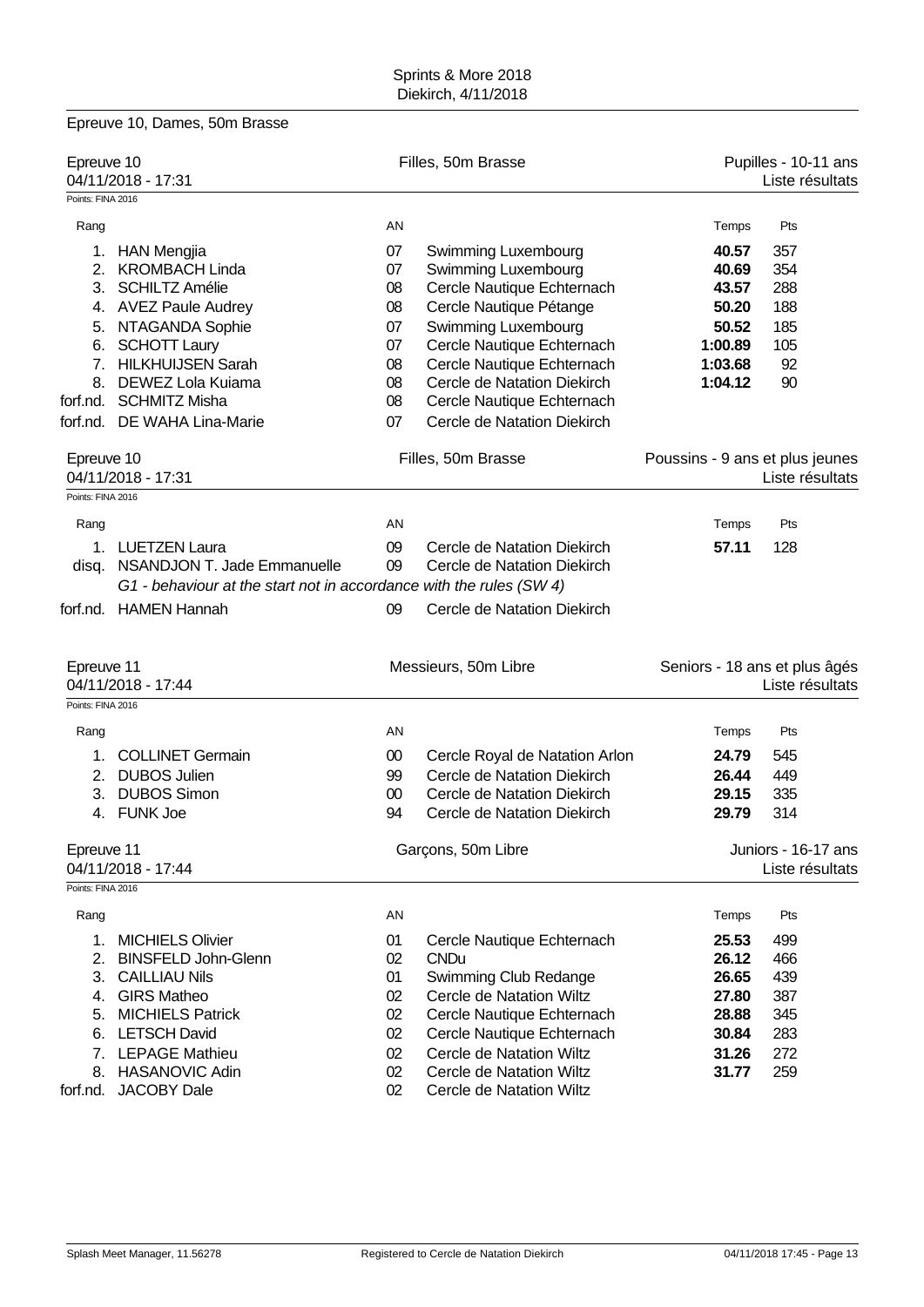|                   | Epreuve 11, Messieurs, 50m Libre  |                    |                                 |                      |                 |  |
|-------------------|-----------------------------------|--------------------|---------------------------------|----------------------|-----------------|--|
| Epreuve 11        |                                   |                    | Garçons, 50m Libre              | Jeunes - 14-15 ans   |                 |  |
|                   | 04/11/2018 - 17:44                |                    |                                 |                      | Liste résultats |  |
| Points: FINA 2016 |                                   |                    |                                 |                      |                 |  |
| Rang              |                                   | AN                 |                                 | Temps                | Pts             |  |
| 1.                | <b>WEIDERT Jo</b>                 | 03                 | Cercle Nautique Echternach      | 26.94                | 425             |  |
| 2.                | <b>GILLARD Remi</b>               | 03                 | Cercle Royal de Natation Arlon  | 26.99                | 422             |  |
|                   | 3. NICOLAS Jeff                   | 03                 | <b>Cercle de Natation Wiltz</b> | 27.40                | 404             |  |
| 4.                | <b>DENTER Arthur</b>              | 04                 | Cercle Nautique Echternach      | 27.41                | 403             |  |
| 5.                | <b>CRAWFORD Ethan</b>             | 03                 | <b>CNDu</b>                     | 27.64                | 393             |  |
| 6.                | DE COOMAN François-Clément        | 04                 | Cercle Royal de Natation Arlon  | 28.06                | 376             |  |
| 7.                | <b>THILL Victor</b>               | 03                 | Cercle Nautique Echternach      | 28.22                | 370             |  |
| 8.                | DAZY Sam                          | 03                 | Cercle Royal de Natation Arlon  | 28.67                | 352             |  |
| 9.                | DE GIOVANNI Lorenzo               | 04                 | <b>CNDu</b>                     | 28.74                | 350             |  |
| 10.               | MILANOVSKI Nikola                 | 04                 | Swimming Luxembourg             | 29.48                | 324             |  |
| 11.               | <b>RENARD Enzo</b>                | 04                 | Cercle Royal de Natation Arlon  | 29.56                | 321             |  |
|                   | 12. VIGUIER Elyan                 | 04                 | Swimming Luxembourg             | 29.90                | 311             |  |
| 13.               | <b>MOHR Sam</b>                   | 04                 | Cercle Nautique Echternach      | 30.00                | 308             |  |
|                   | 14. FETZ Tom                      | 04                 | Cercle Nautique Echternach      | 30.76                | 285             |  |
|                   | 15. WENZEL Grégory                | 04                 | Cercle de Natation Diekirch     | 35.15                | 191             |  |
|                   | 16. RECKINGER Michel              | 04                 | Swimming Club Redange           | 38.87                | 141             |  |
|                   | 17. KACHURA Dinis                 | 04                 | Cercle de Natation Diekirch     | 39.51                | 134             |  |
|                   | forf.nd. OLIVEIRA MARQUES Richard | 04                 | Swimming Club Redange           |                      |                 |  |
|                   | forf.nd. SIMEONOV Vladimir        | 04                 | Swimming Luxembourg             |                      |                 |  |
| Epreuve 11        |                                   | Garçons, 50m Libre |                                 | Pupilles - 12-13 ans |                 |  |
|                   | 04/11/2018 - 17:44                |                    |                                 |                      | Liste résultats |  |
| Points: FINA 2016 |                                   |                    |                                 |                      |                 |  |
| Rang              |                                   | AN                 |                                 | Temps                | Pts             |  |
| 1.                | <b>FLOREAN Darius</b>             | 05                 | Swimming Luxembourg             | 27.39                | 404             |  |
| 2.                | <b>DURAKOVIC Tarik</b>            | 05                 | Swimming Luxembourg             | 29.32                | 329             |  |
| 3.                | <b>NAFFOUTI Naël</b>              | 05                 | Cercle de Natation Wiltz        | 30.37                | 296             |  |
| 4.                | <b>THILL Nicolas</b>              | 05                 | Swimming Luxembourg             | 30.53                | 292             |  |
| 5.                | <b>BOENTGES Kimi</b>              | 05                 | Cercle Nautique Pétange         | 30.74                | 286             |  |
| 6.                | PEUSCH Kevin                      | 06                 | Swimming Luxembourg             | 30.83                | 283             |  |
| 7.                | <b>NTAGANDA Alexis</b>            | 05                 | Swimming Luxembourg             | 30.93                | 281             |  |
| 8.                | <b>RIKKERT Thijmen</b>            | 06                 | Swimming Luxembourg             | 31.21                | 273             |  |
| 9.                | <b>KEMP Finn</b>                  | 05                 | Swimming Luxembourg             | 31.30                | 271             |  |
| 10.               | <b>MOOG Mathis</b>                | 06                 | Swimming Luxembourg             | 32.24                | 248             |  |
| 11.               | <b>SCHOCKMEL Julien</b>           | 06                 | Swimming Club Redange           | 33.61                | 219             |  |
|                   | 12. MUYA MUKENDI Shawn            | 06                 | Cercle Royal de Natation Arlon  | 35.63                | 183             |  |
|                   | 13. MILANOVSKI Stefan             | 06                 | Swimming Luxembourg             | 35.90                | 179             |  |
|                   | 14. AGOSTINO Diego                | 06                 | Cercle Nautique Pétange         | 36.44                | 171             |  |
| 15.               | <b>DOERFEL Tom</b>                | 05                 | Cercle Nautique Echternach      | 41.11                | 119             |  |
|                   | 16. STOFFEL Poli                  | 06                 | Cercle de Natation Wiltz        | 42.87                | 105             |  |

forf.nd. TUCHILA Ionut Alexandru 06 Swimming Luxembourg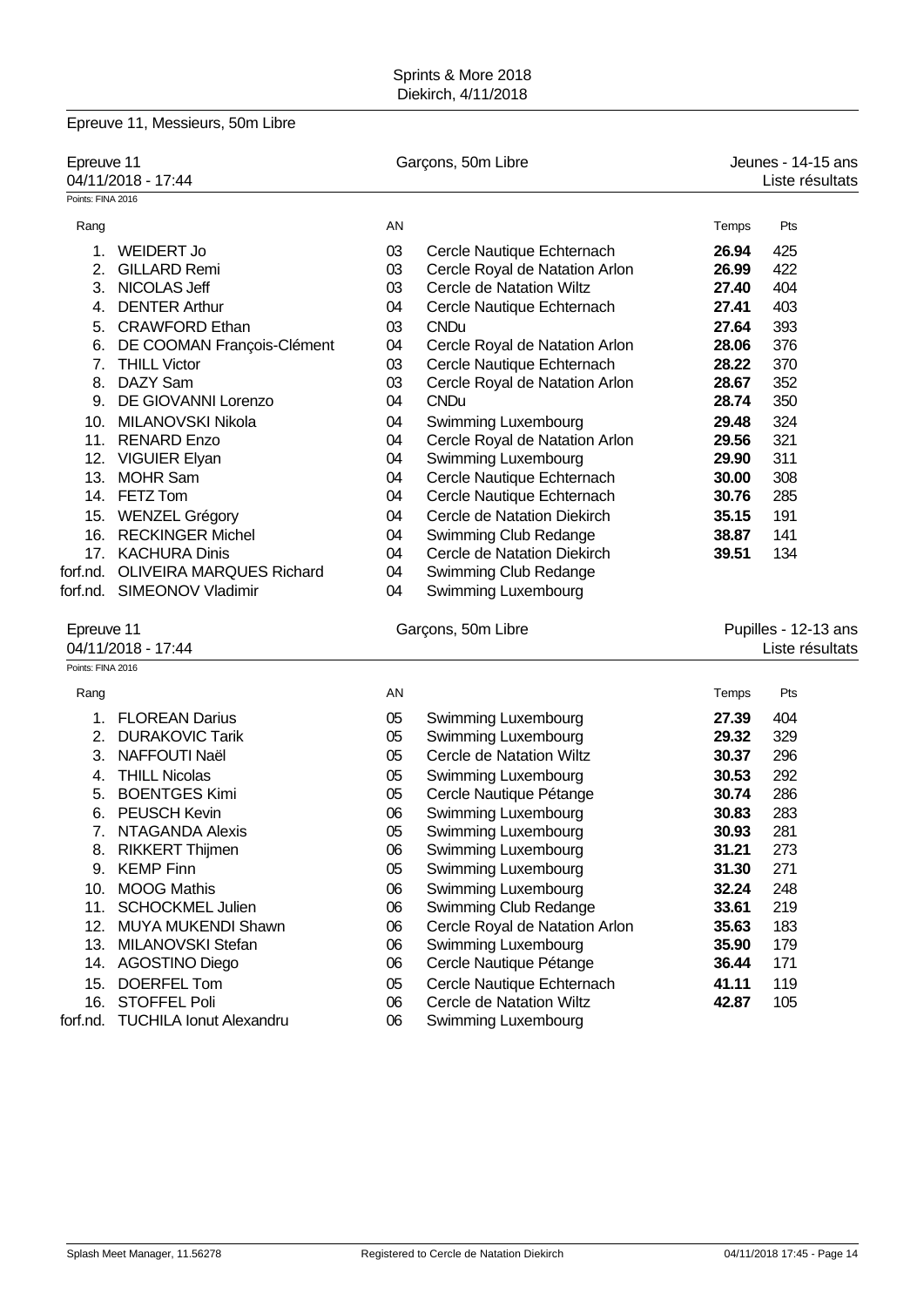|                   | Epreuve 11, Messieurs, 50m Libre   |        |                                |                                  |                                |
|-------------------|------------------------------------|--------|--------------------------------|----------------------------------|--------------------------------|
| Epreuve 11        | 04/11/2018 - 17:44                 |        | Garçons, 50m Libre             | Poussins - 11 ans et plus jeunes | Liste résultats                |
| Points: FINA 2016 |                                    |        |                                |                                  |                                |
| Rang              |                                    | AN     |                                | Temps                            | Pts                            |
| 1.                | <b>ESCHETTE Louis</b>              | 07     | Cercle de Natation Wiltz       | 32.90                            | 233                            |
|                   | 2. HAAG Yanic                      | 07     | Swimming Club Redange          | 33.74                            | 216                            |
| 3.                | <b>WIRTH Neckel</b>                | 07     | Cercle de Natation Wiltz       | 36.70                            | 168                            |
| 4.                | <b>ANISKO Leonard</b>              | 08     | Cercle Nautique Pétange        | 39.97                            | 130                            |
| 5.                | SZYBOWSKI Jakub                    | 07     | Cercle Nautique Pétange        | 40.35                            | 126                            |
| 6.                | <b>SCHMITZ Yelisey</b>             | 10     | Cercle Nautique Echternach     | 42.07                            | 111                            |
|                   | 7. FERREIRA Noah                   | 08     | Cercle Nautique Echternach     | 44.14                            | 96                             |
| 8.                | <b>WILDGEN Charel</b>              | 08     | Cercle Nautique Echternach     | 46.99                            | 80                             |
| 9.                | <b>MULLER Leo</b>                  | 08     | Cercle Nautique Echternach     | 49.77                            | 67                             |
| 10.               | <b>MELCHIOR OTRADINO Leonardo</b>  | 09     | Swimming Club Redange          | 50.52                            | 64                             |
| 11.               | <b>SCHEECK Lennox</b>              | 10     | Swimming Club Redange          | 51.16                            | 62                             |
|                   | 12. FIGUEIROA MUNOZ Marco Antonio  | 08     | Cercle de Natation Diekirch    | 53.22                            | 55                             |
|                   | 13. DAKEU NGAHA David Owen         | 08     | Cercle de Natation Diekirch    | 53.55                            | 54                             |
| 14.               | SAOUDAOUI Akram                    | 09     | Cercle Nautique Pétange        | 1:00.26                          | 38                             |
|                   | 15. FIGUEIROA MUNOZ Luis Guilherme | 08     | Cercle de Natation Diekirch    | 1:02.07                          | 34                             |
|                   | 16. MARQUEZ DE SOUSA Rodrigo       | 08     | Cercle Nautique Pétange        | 1:05.20                          | 30                             |
| 17.               | DE SOUSA MARTINHO Vasco            | 09     | Cercle Nautique Pétange        | 1:10.27                          | 23                             |
| Epreuve 12        |                                    |        | Dames, 50m Libre               |                                  | Seniors - 16 ans et plus âgées |
|                   | 04/11/2018 - 17:59                 |        |                                |                                  | Liste résultats                |
| Points: FINA 2016 |                                    |        |                                |                                  |                                |
| Rang              |                                    | AN     |                                | Temps                            | Pts                            |
|                   | 1. BROICH Lea-Sophie               | $00\,$ | Postsportverein Trier          | 31.22                            | 412                            |
| 2.                | <b>TER HEEGDE Chantal</b>          | 99     | Cercle Nautique Echternach     | 31.56                            | 399                            |
| 3.                | <b>SAINTHUILLE Maëlle</b>          | 01     | Cercle Royal de Natation Arlon | 31.64                            | 396                            |
| 4.                | <b>FETZ Melanie</b>                | 01     | Cercle Nautique Echternach     | 31.72                            | 393                            |
| 5.                | <b>PAXTON Anastasia</b>            | 01     | <b>CNDu</b>                    | 31.99                            | 383                            |
| 6.                | <b>TOMOYO Yoshida</b>              | 02     | <b>CNDu</b>                    | 32.05                            | 381                            |
|                   | 7. TER HEEGDE Lisa                 | 02     | Cercle Nautique Echternach     | 32.48                            | 366                            |
|                   | 8. FERREIRA ANAU Filipa            | 02     | Cercle de Natation Wiltz       | 35.09                            | 290                            |
|                   | forf.nd. SCHNEIDER Mara            | 02     | <b>SG Rhein-Mosel</b>          |                                  |                                |
| Epreuve 12        | 04/11/2018 - 17:59                 |        | Filles, 50m Libre              |                                  | Juniors - 14-15 ans            |
| Points: FINA 2016 |                                    |        |                                |                                  | Liste résultats                |
| Rang              |                                    | AN     |                                | Temps                            | Pts                            |
| 1.                | <b>WALLERIUS Theresa</b>           | 03     | <b>SG Rhein-Mosel</b>          | 29.47                            | 490                            |
|                   | 2. CHINA Lucile                    | 03     | Cercle Royal de Natation Arlon | 29.50                            | 488                            |
|                   | 3. BROICH Louisa Marie             | 03     | Postsportverein Trier          | 29.82                            | 473                            |
|                   | 4. VERLAQUE Ciara                  | 04     | <b>CNDu</b>                    | 30.84                            | 427                            |
|                   | 5. HAAG Nora                       | 04     | Swimming Club Redange          | 31.01                            | 420                            |
| 6.                | <b>SLAJS Emilie</b>                | 03     | Cercle Royal de Natation Arlon | 31.35                            | 407                            |
| 7.                | PEDROSA ANTONIO Monica             | 03     | Cercle de Natation Diekirch    | 31.40                            | 405                            |
|                   | 8. WYNS Emmie                      | 03     | Cercle Royal de Natation Arlon | 31.79                            | 390                            |
|                   | 9. SCHNEIDER Kira                  | 04     | <b>SG Rhein-Mosel</b>          | 32.24                            | 374                            |
|                   | 10. PINTO TEIXEIRA Martha          | 04     | Cercle de Natation Wiltz       | 35.38                            | 283                            |
| 11.               | JEITZ-WAMPACH Mia                  | 04     | Cercle Nautique Echternach     | 36.40                            | 260                            |
|                   | 12. DUBOS Flavie                   | 03     | Cercle de Natation Diekirch    | 39.05                            | 210                            |
|                   | 13. BECK Morgane                   | 04     | Swimming Club Redange          | 39.56                            | 202                            |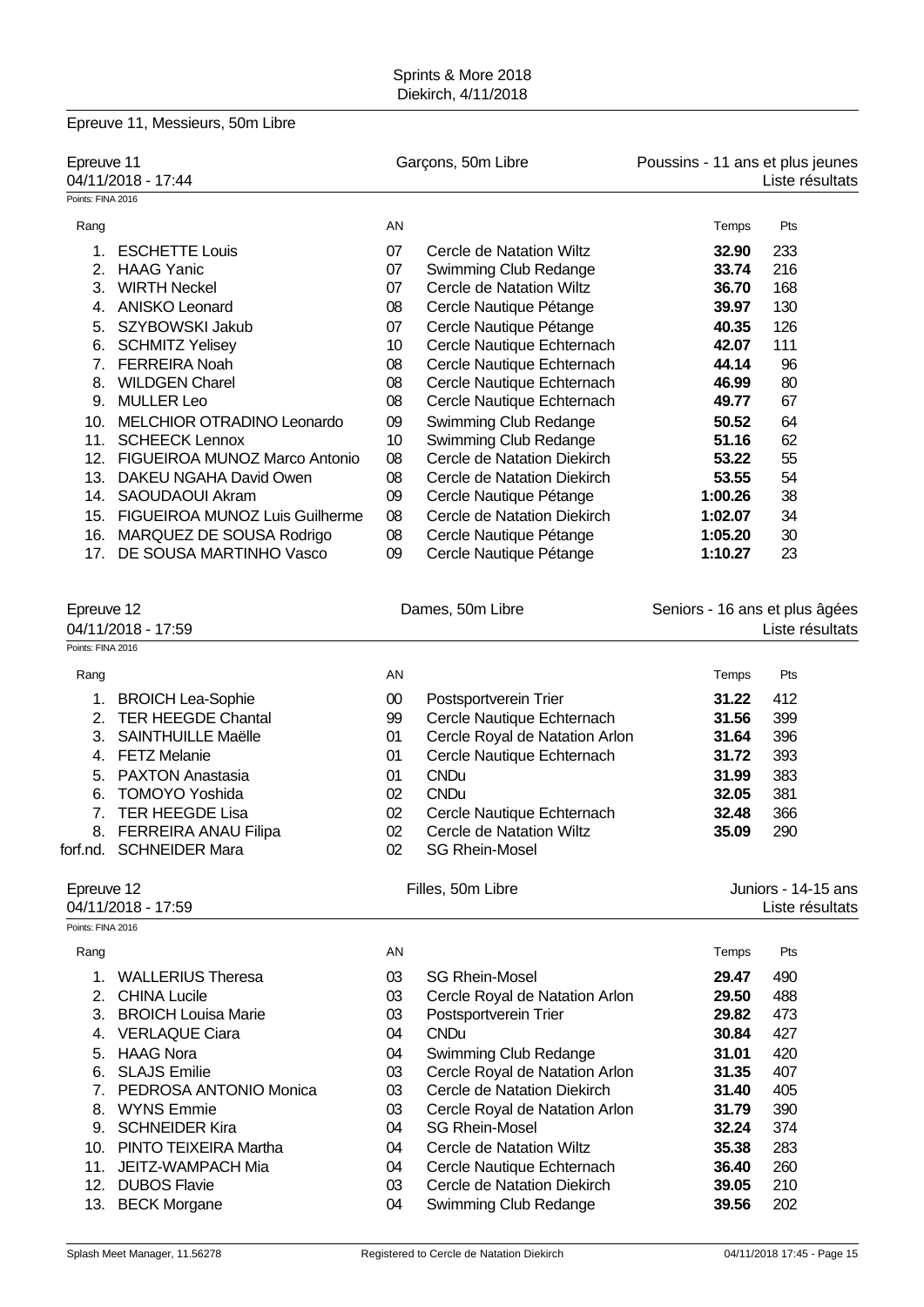|                                  | Epreuve 12, Dames, 50m Libre |    |                                |                                       |                                         |  |
|----------------------------------|------------------------------|----|--------------------------------|---------------------------------------|-----------------------------------------|--|
| Epreuve 12<br>04/11/2018 - 17:59 |                              |    | Filles, 50m Libre              | Jeunes - 12-13 ans<br>Liste résultats |                                         |  |
| Points: FINA 2016                |                              |    |                                |                                       |                                         |  |
| Rang                             |                              | AN |                                | Temps                                 | Pts                                     |  |
| 1.                               | <b>HRIC Laura</b>            | 05 | Swimming Luxembourg            | 29.34                                 | 496                                     |  |
| 2.                               | <b>JOMINET Lou</b>           | 05 | Swimming Luxembourg            | 29.39                                 | 494                                     |  |
|                                  | 3. DEVISCOUR Sarah           | 05 | Cercle Nautique Echternach     | 29.53                                 | 487                                     |  |
|                                  | 4. WALLERIUS Carlotta        | 06 | <b>SG Rhein-Mosel</b>          | 30.61                                 | 437                                     |  |
| 5.                               | <b>BORDONARO Madeleine</b>   | 06 | Cercle Royal de Natation Arlon | 30.68                                 | 434                                     |  |
|                                  | 6. KROMBACH Mara             | 05 | Swimming Luxembourg            | 30.94                                 | 423                                     |  |
|                                  | 7. CARNEIRO Sofia            | 06 | Swimming Luxembourg            | 31.77                                 | 391                                     |  |
|                                  | 8. BAUSTERT Magali           | 05 | Swimming Luxembourg            | 31.94                                 | 385                                     |  |
|                                  | 9. LEONARD Lis               | 05 | <b>Swimming Luxembourg</b>     | 32.58                                 | 362                                     |  |
|                                  | 10. CORREIA Eva              | 05 | Cercle de Natation Diekirch    | 32.97                                 | 350                                     |  |
|                                  | 11. KIDD Francesca           | 06 | Swimming Luxembourg            | 33.33                                 | 339                                     |  |
|                                  | 12. BOKOVA Marta             | 06 | Swimming Luxembourg            | 33.92                                 | 321                                     |  |
|                                  | 13. WEBER Elise              | 05 | Cercle Royal de Natation Arlon | 34.74                                 | 299                                     |  |
|                                  | 14. SAINTHUILLE Louane       | 06 | Cercle Royal de Natation Arlon | 34.81                                 | 297                                     |  |
| Epreuve 12<br>04/11/2018 - 17:59 |                              |    | Filles, 50m Libre              |                                       | Pupilles - 10-11 ans<br>Liste résultats |  |
| Points: FINA 2016                |                              |    |                                |                                       |                                         |  |
| Rang                             |                              | AN |                                | Temps                                 | Pts                                     |  |
|                                  | 1. HAN Mengjia               | 07 | Swimming Luxembourg            | 30.59                                 | 438                                     |  |
|                                  | 2. KROMBACH Linda            | 07 | Swimming Luxembourg            | 32.69                                 | 359                                     |  |
| 3.                               | <b>SLAJS Annabelle</b>       | 07 | Cercle Royal de Natation Arlon | 34.71                                 | 300                                     |  |
|                                  | 4. NTAGANDA Sophie           | 07 | <b>Swimming Luxembourg</b>     | 37.55                                 | 237                                     |  |
|                                  | 5. AVEZ Paule Audrey         | 08 | Cercle Nautique Pétange        | 39.53                                 | 203                                     |  |
| 6.                               | <b>SCHILTZ Amélie</b>        | 08 | Cercle Nautique Echternach     | 39.99                                 | 196                                     |  |
|                                  | 7. SCHMITZ Misha             | 08 | Cercle Nautique Echternach     | 42.61                                 | 162                                     |  |
|                                  | 8. SCHOTT Laury              | 07 | Cercle Nautique Echternach     | 47.43                                 | 117                                     |  |
|                                  | 9. HILKHUIJSEN Sarah         | 08 | Cercle Nautique Echternach     | 50.92                                 | 95                                      |  |
|                                  | 10. DEWEZ Lola Kuiama        | 08 | Cercle de Natation Diekirch    | 54.75                                 | 76                                      |  |
|                                  | forf.nd. DE WAHA Lina-Marie  | 07 | Cercle de Natation Diekirch    |                                       |                                         |  |
| Epreuve 12<br>04/11/2018 - 17:59 |                              |    | Filles, 50m Libre              | Poussins - 9 ans et plus jeunes       | Liste résultats                         |  |
| Points: FINA 2016                |                              |    |                                |                                       |                                         |  |
| Rang                             |                              | AN |                                | Temps                                 | Pts                                     |  |
|                                  | 1. LUETZEN Laura             | 09 | Cercle de Natation Diekirch    | 49.18                                 | 105                                     |  |
|                                  | 2. DAHM Chloe                | 10 | Cercle Nautique Pétange        | 1:07.34                               | 41                                      |  |
| 3.                               | <b>MOVILIA Miria</b>         | 09 | Cercle Nautique Pétange        | 1:10.47                               | 35                                      |  |
|                                  | 4. ANTUNES ROSA Miriam       | 10 | Cercle Nautique Pétange        | 1:11.18                               | 34                                      |  |

forf.nd. HAMEN Hannah 09 Cercle de Natation Diekirch